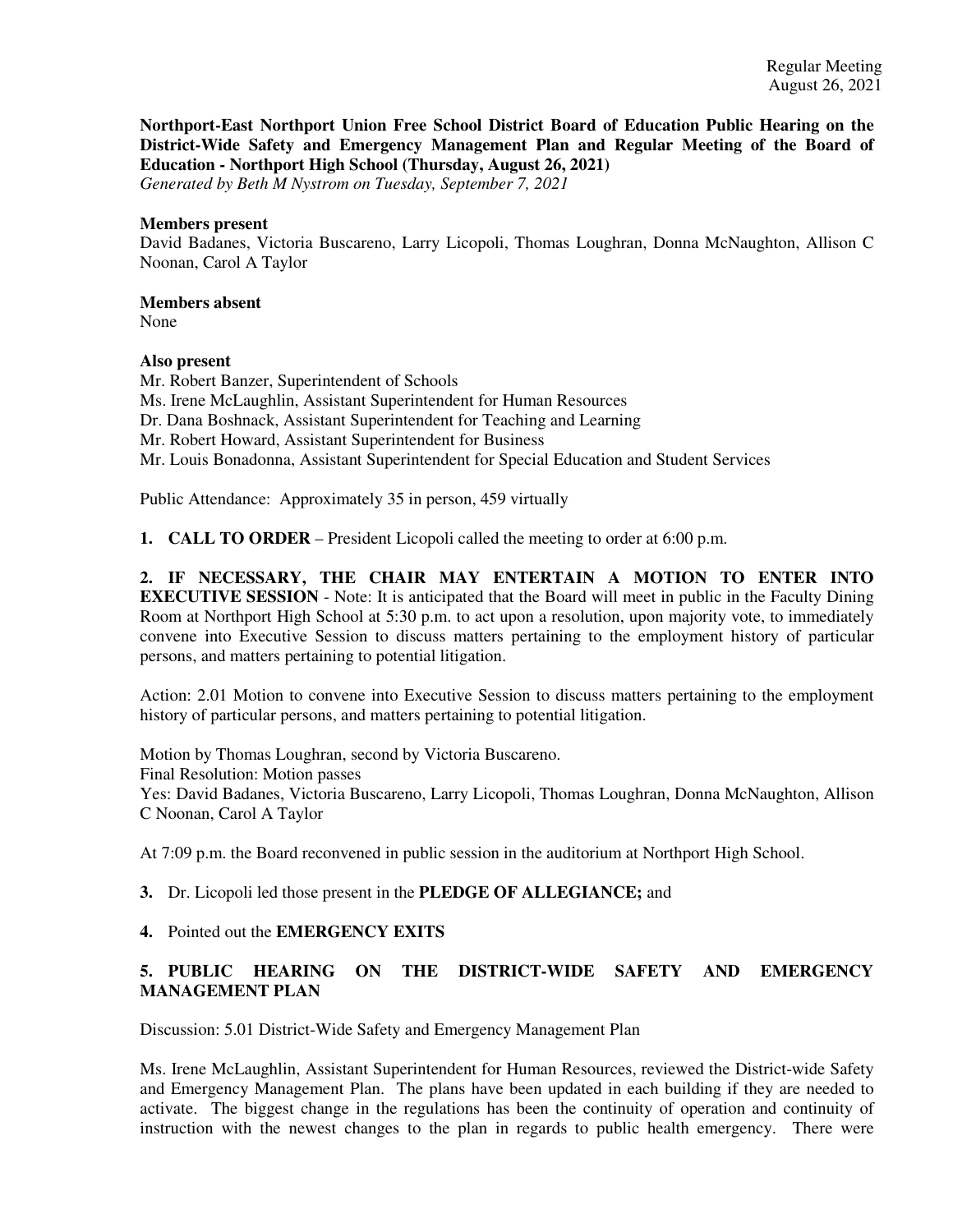additional changes since the posting of the plan on the District's website surrounding the issues of public health.

## **6. APPROVAL OF MINUTES**

Action: 6.01 Minutes Recommendation to approve the following minutes:

6.01.1 June 17, 2021 - Regular Meeting 6.01.2 July 1, 2021 - Annual Organization Meeting 6.01.3 July 1, 2021 - Regular Meeting 6.01.4 July 19, 2021 - Special Meeting 6.01.5 August 3, 2021 - Special Meeting

Motion by Donna McNaughton, second by Allison C Noonan. Final Resolution: Motion Passes Yes: David Badanes, Victoria Buscareno, Larry Licopoli, Thomas Loughran, Donna McNaughton, Allison C Noonan, Carol A Taylor

## **7. STUDENT AND STAFF RECOGNITION/ANNOUNCEMENTS FROM THE SUPERINTENDENT OF SCHOOLS**

Discussion: 7.01 2021-2022 School Reopening Update

Mr. Robert Banzer, Superintendent of Schools, stated that he is looking forward to having everyone back in the buildings for the first day of school on September 9<sup>th</sup>. There have been approximately 500 athletes on campus practicing and the District welcomed new teachers at orientation. Mr. Banzer thanked the custodial and maintenance staff for the work they did over the summer to get the buildings ready for the new school year.

Mr. Banzer reviewed the School Reopening Plan.

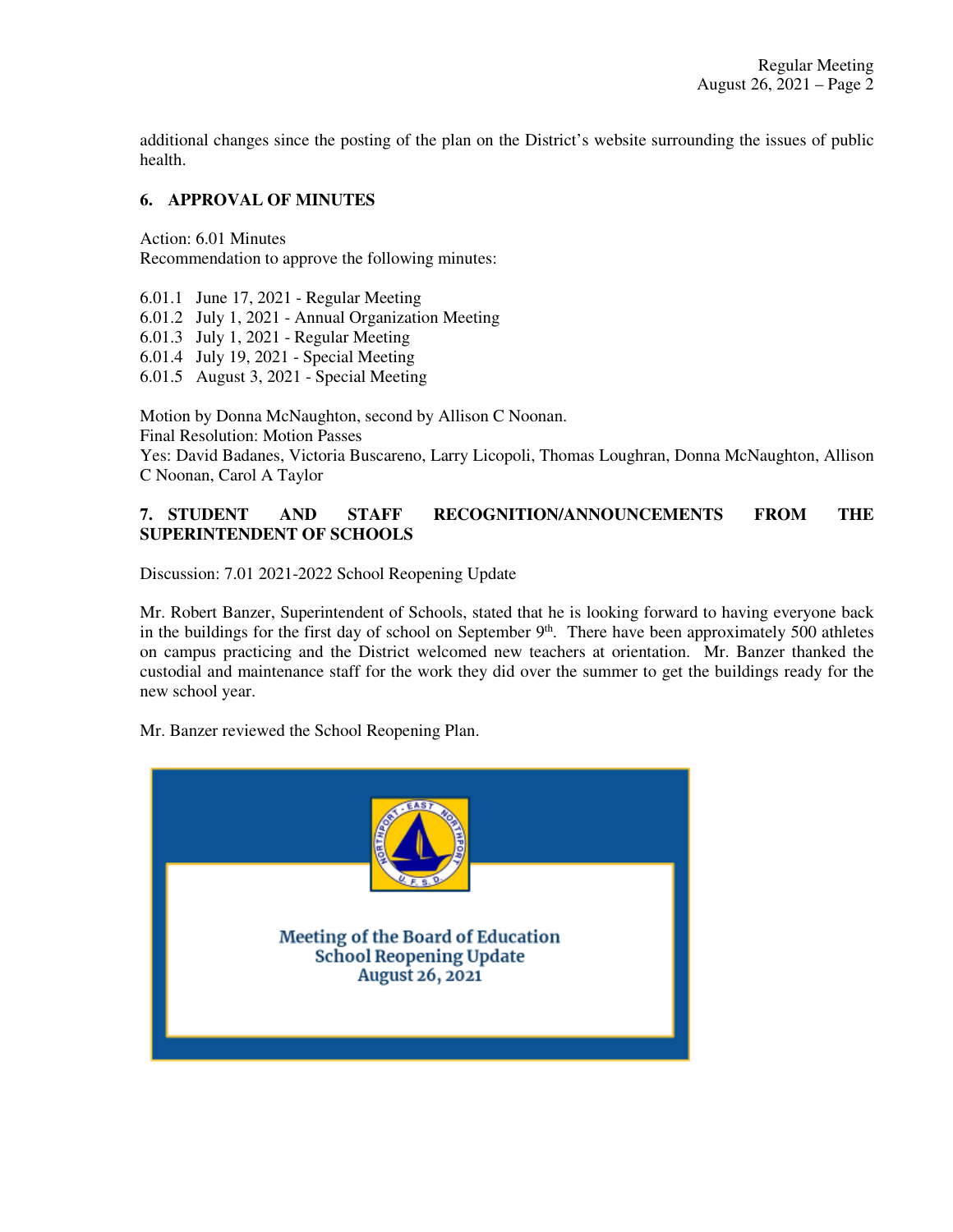| 2021-22K-6 Class Size |  |  |  |
|-----------------------|--|--|--|
|                       |  |  |  |

 $22$ 

 $\boldsymbol{\mathit{n}}$ 

23

 $24$ 

18.50

20.50

21.75

1825

21.56 25

|              |                 | OCEAN AVE     |
|--------------|-----------------|---------------|
|              | <b>SECTIONS</b> | <b>ENROLL</b> |
| Grade        |                 |               |
| Grade 1      |                 |               |
| Grade 2      |                 |               |
| irade        |                 |               |
| <b>COLES</b> |                 |               |

|          |                 | <b>PULASKI RD</b> |         |       |
|----------|-----------------|-------------------|---------|-------|
|          | SELTICINS:      | <b>ENROLL</b>     | WERASE  | CAPS. |
| Grade.K  |                 | -85               | 11.75   | 20    |
| Grade 1  |                 | -71.              | 17.75   | 22    |
| Grade 2  |                 | 22                | 18.00   | 22    |
| Grade 8  |                 | 69                | 17.25   | 23    |
| Grade II | 8               | еŀ                | 30.67   | 24    |
|          |                 | ENMS:             |         |       |
|          | <b>SECTIONS</b> | ENROLL            | AVERAGE | CAPS  |
| Grade 5  | я               | 166               | 20.75   | 24    |
| Grade 6  | 7               | 150               | 21.43   | 25    |

**AVERAGE** 

14.75

18.00

19.25

22.00 22.67 cars  $20\,$ 

 $\overline{22}$ 

 $\overline{n}$ 

23.

 $24.$ 

|         |                  | FIFTH AVE                        |                |             |
|---------|------------------|----------------------------------|----------------|-------------|
|         | SECTIONS         | <b>THRICLE</b>                   | <b>AVERAGE</b> | CAPS.       |
| Grade K |                  | 62.                              | <b>EE 50</b>   | 20          |
| Grade L |                  | 76                               | 19.00          | 22          |
| Grade 2 |                  | R7                               | 21.75          | 22          |
| Grade 3 |                  | 73                               | 18.25          | 23.         |
| Grade 4 |                  | 78                               | 10.50          | 24          |
|         |                  | <b>TRAPOSERIA</b><br>NORWOOD AVE |                |             |
|         | SECTIONS PARIDLE |                                  | <b>MERAG</b>   | <b>CAPS</b> |
| Grede K |                  | 77                               | 10.25          | 20          |

 $\mathcal{B}$ 

 $_{\rm B2}$ 

 $\mathbf{87}$ 

78

194

SECTIONS ENROLL AVERAGE CAPS Grade 5 8 178 22.25 24

NMS.

Grade 1

Grade 2

Grade B

Grade 4

ù.

 $\frac{1}{2}$ 

a.

Grade 6 9

#### **ENROLLMENT HISTORY**



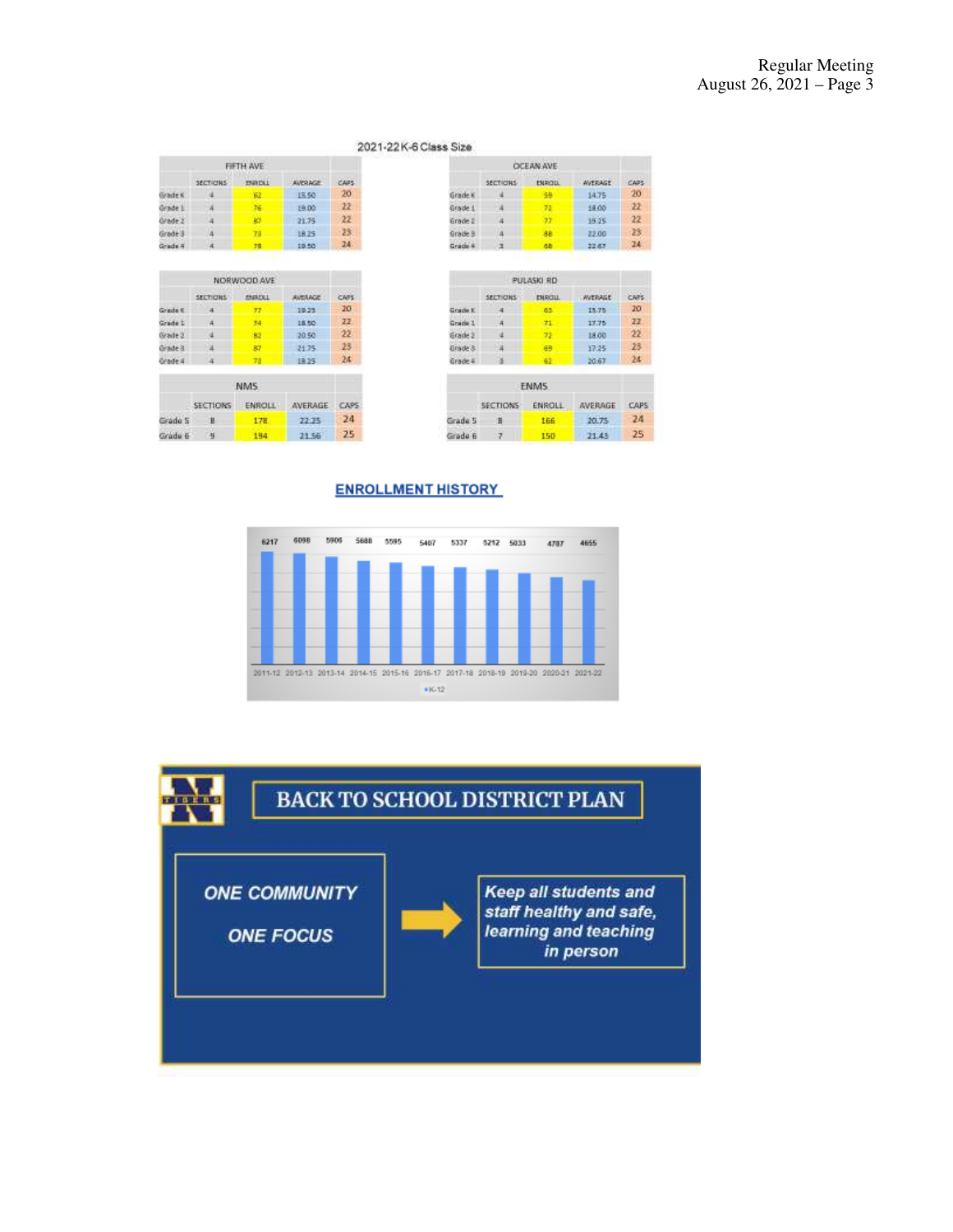

# **GUIDANCE TIMELINE**

- July 18: CDC releases updated guidance for the 2021-22 school year ۰
- July 19: AAP releases updated guidance for the 2021-22 school year ٠
- August 4: New York State Department of Health: releases statement: "Follow guidance from ٠ CDC and local health departments."
- August 9: SCDHS releases guidance for the 2021-22 school year
- August 12: NYSED releases guidance for the 2021-22 school year ٠
- August 18: Governor (then Lt. Governor) Kathy Hochul states that she believes a mask mandate ٠ will be forthcoming
- August 24: Governor Hochul address: states that masks will be mandated. Official guidance ٠ forthcoming

| <b>TIOTAS</b>                                    |                                                                       | <b>GUIDANCE OVERVIEW</b>                                                                               |                                                               |                                          |                                                                                                         |  |
|--------------------------------------------------|-----------------------------------------------------------------------|--------------------------------------------------------------------------------------------------------|---------------------------------------------------------------|------------------------------------------|---------------------------------------------------------------------------------------------------------|--|
| TYPE                                             | <b>Masks</b>                                                          | Contact Tracing                                                                                        | Vaccines                                                      | In-Person<br>Learning                    | <b>Social Distancing</b>                                                                                |  |
| coc                                              | Recommended<br>universal indoor<br>masking:<br>Not required outdoors  | No quarantine if 3+ feet &<br>mask property worn<br>latiotents pebi-<br>- If no masks, must guarantine | Recommended for all<br>eligible persons                       | Recommended and<br>should be prioritized | 3 feet indoors:                                                                                         |  |
| American<br>Academy of<br><b>Pediatrics</b>      | Recommended<br>universal indoor<br>masking                            | NA Instaddressed)                                                                                      | Recommended for all<br>aligible cersors                       | Recommended and<br>should be prioritized | Recommended no specifical<br>provided                                                                   |  |
| Suffolk County<br><b>Department</b> of<br>Health | Recommended<br>universal indoor<br>masking.<br>Nati required outdoors | No quarantine if 3+ feet &<br>mask properts worn<br>(students enty)<br>If no masks, must quarantine    | tud battagan toil<br>recommended for all<br>elipible persons. | Recommended and<br>bettitoita ed bluoda  | 3 feet indoors:<br>6 feet when playing a wind<br>instrument/singing indoors<br>Physical contact limited |  |
| Governor's Office<br><b>DOM</b>                  | Masks are required.<br>erdoors.                                       |                                                                                                        | Specific quidates forthcoming                                 |                                          |                                                                                                         |  |



# **DISTRICT BACK TO SCHOOL PLAN**

- All students in grades K-12 will be learning in-person, full time. ٠
- All individuals, regardless of vaccination status are required to wear masks indoors and ٠ while on district transportation.
- Social distancing guidelines for indoors are 3 feet between students and 6 feet for adults. ٠
- Six feet of distance will be maintained between students during activities such as playing ٠ a wind instrument and singing.
- Masks are optional for outdoor activities. Masks are recommended when outside in close ٠ contact with others.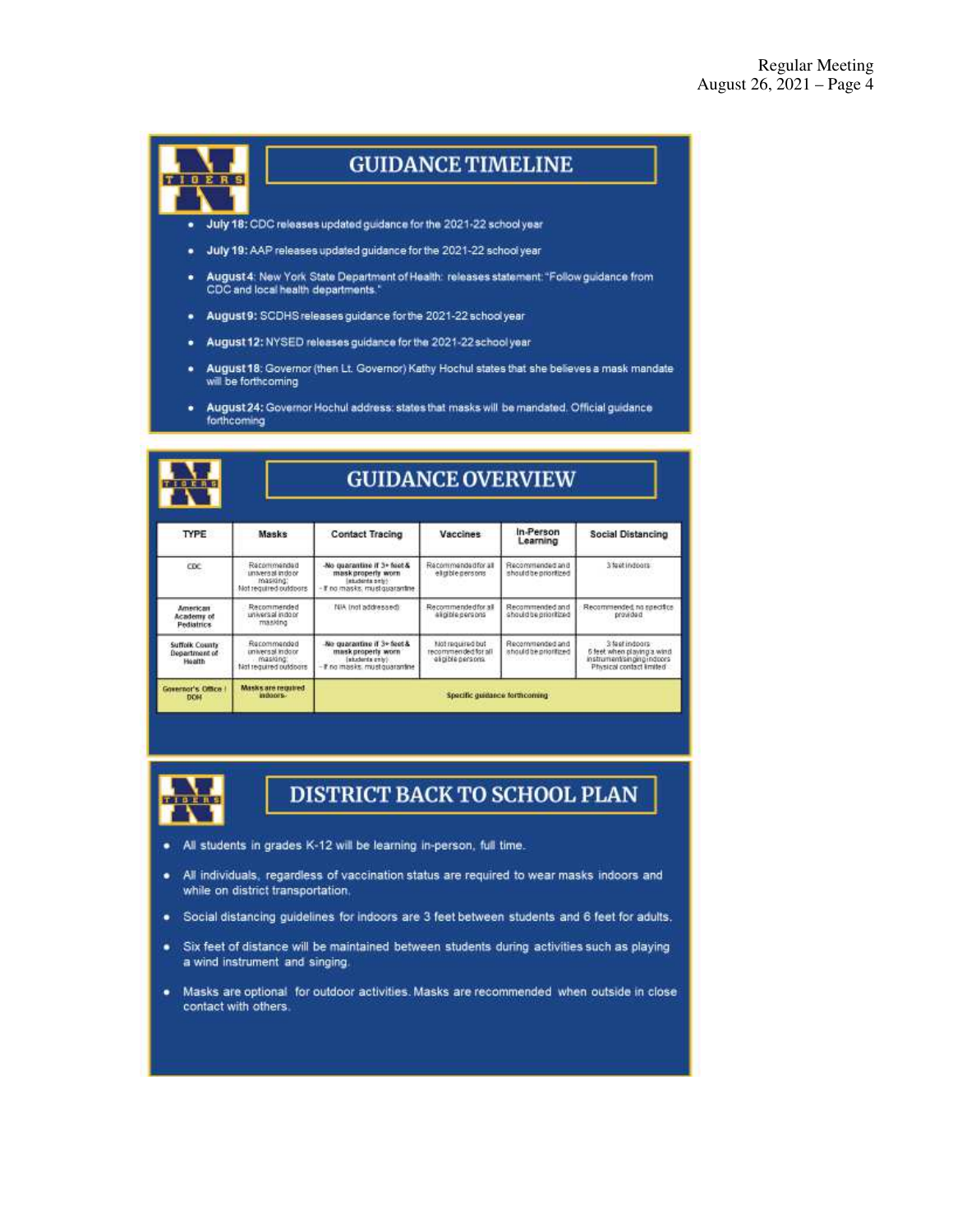

# **DISTRICT BACK TO SCHOOL PLAN**

- Desk barriers are no longer recommended and have been removed.
- Seating at lunch: Six (6) feet of distancing will be maintained so that students will not be considered a close contact.
- Students will be able to participate in person in all extracurricular activities, including athletics, music and clubs.
- . All students, including elementary students, will travel to their special classes (music, art, physical education, Makerspace, etc.) and participate in whole grade level recess.
- Student lockers will be assigned (NHS 9/9, Middle Schools during week of 9/13).
- Remote learning only for students with medical need (available through Western Suffolk BOCES Regional Virtual School). Application has been shared with parents via ParentSquare. Each submission will be reviewed.



# **DISTRICT BACK TO SCHOOL PLAN**

#### **MITIGATION PRACTICES:**

- Use of improved ventilation / HEPA filters
- Cleaning and disinfection of surfaces within schools
- Continued emphasis on hand hygiene
- · Utilize temperature checks when entering building
- . Daily staff / weekly student health screener will be replaced by one attestation for the year, acknowledging that individuals showing symptoms of COVID-19 will stay home
- Reminders to stay home and get tested if symptoms arise ۰
- Contact tracing investigations ٠
- Continue to report positive COVID cases to SCDHS



# Focus for the 2021-22 School Year

- -Reacclimation to full in person learning and teaching
- -Focus on social emotional well-being
- -In person access to services for students with a 504, IEP and **ENL** services
- Supporting students transitioning into new buildings
- Access to in-person opportunities, including clubs, activities, special events, time with peers.

**WE WANT OUR STUDENTS IN SCHOOL!**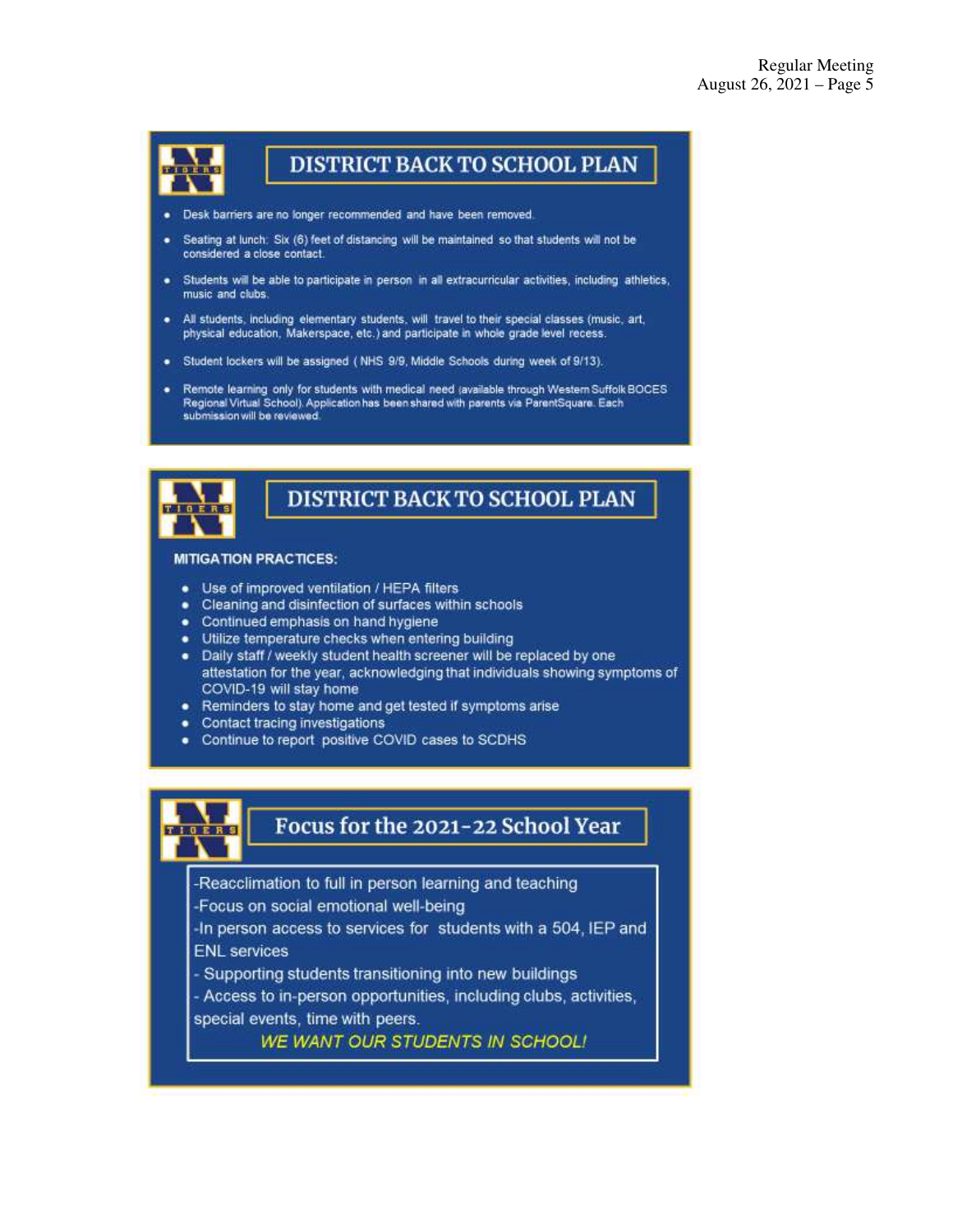

## SOCIAL-EMOTIONAL LEARNING

- We recognize that students social-emotional wellbeing was impacted by the pandemic and remote learning.
- At the secondary level, remote learners are invited to a re-orientation program and group for remote learners.
- . At the elementary level, SEL continues to be built into everyday classroom activities, including during morning meeting.
- . The Panorama Survey will be administered in October and the tiered system of support will continue for all students.
- . In district support from counselors, psychologists & social workers

# **CONTACT TRACING/QUARANTINE**

**WE WANT OUR STUDENTS IN SCHOOL!** 



**Universal masking** minimizes quarantining to the person testing positive for COVID -19 if everyone else is wearing a mask and maintains social distancing guidelines.

# **CONTACT TRACING/ QUARANTINE**



Quarantine impacts others when masking protocols/social distancing protocols are not met over a period of time (10 minutes)

Additional academic support will be available to students who are quarantined as a result of being COVID-19 positive or identified as a close contact.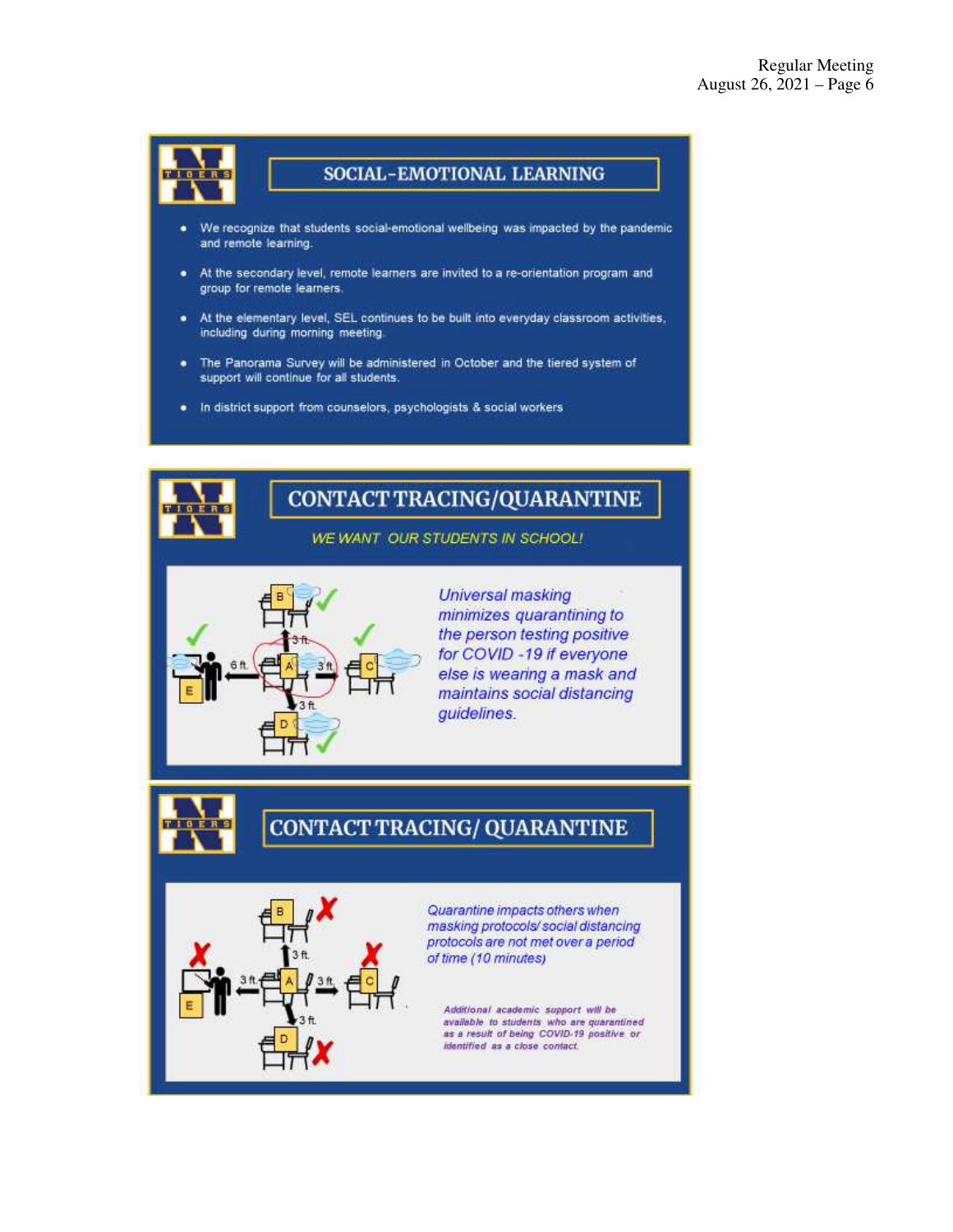

## **MASK BREAKS: A COMMON SENSE APPROACH**

Periodic mask breaks throughout the day within social distancing protocols

- · Guideline: Minimum of 6 mask breaks inclusive of lunch, snack and recess
- Encourage instruction/ movement outdoors
- . Individual/ small group mask breaks
- · Discretion to provide more or less breaks depending on circumstances (i.e. more breaks on hot days/ instructional flow, exams etc.).
- · Students always have option to remain masked



# We want you in school!

-Engage with teachers/staff in-person, every day -Opportunities to participate in clubs, activities, athletics -Take part in special events -Access to in-person social emotional supports (counselor,

psychologist, social worker)

-Be with friends and classmates in person



# Communication

- Ongoing notification via text message from ParentSquare when the district has a positive case
	- Fext message prompts families to view full update on district website, which will be updated on a consistent bases.
	- Please note that the district has officially converted all mass communications to
- Reopening plan and resources will continue to be posted on the district website.
- Consistent updates from the Superintendent and principals with regard to changes in protocols or procedures, important announcements, etc.



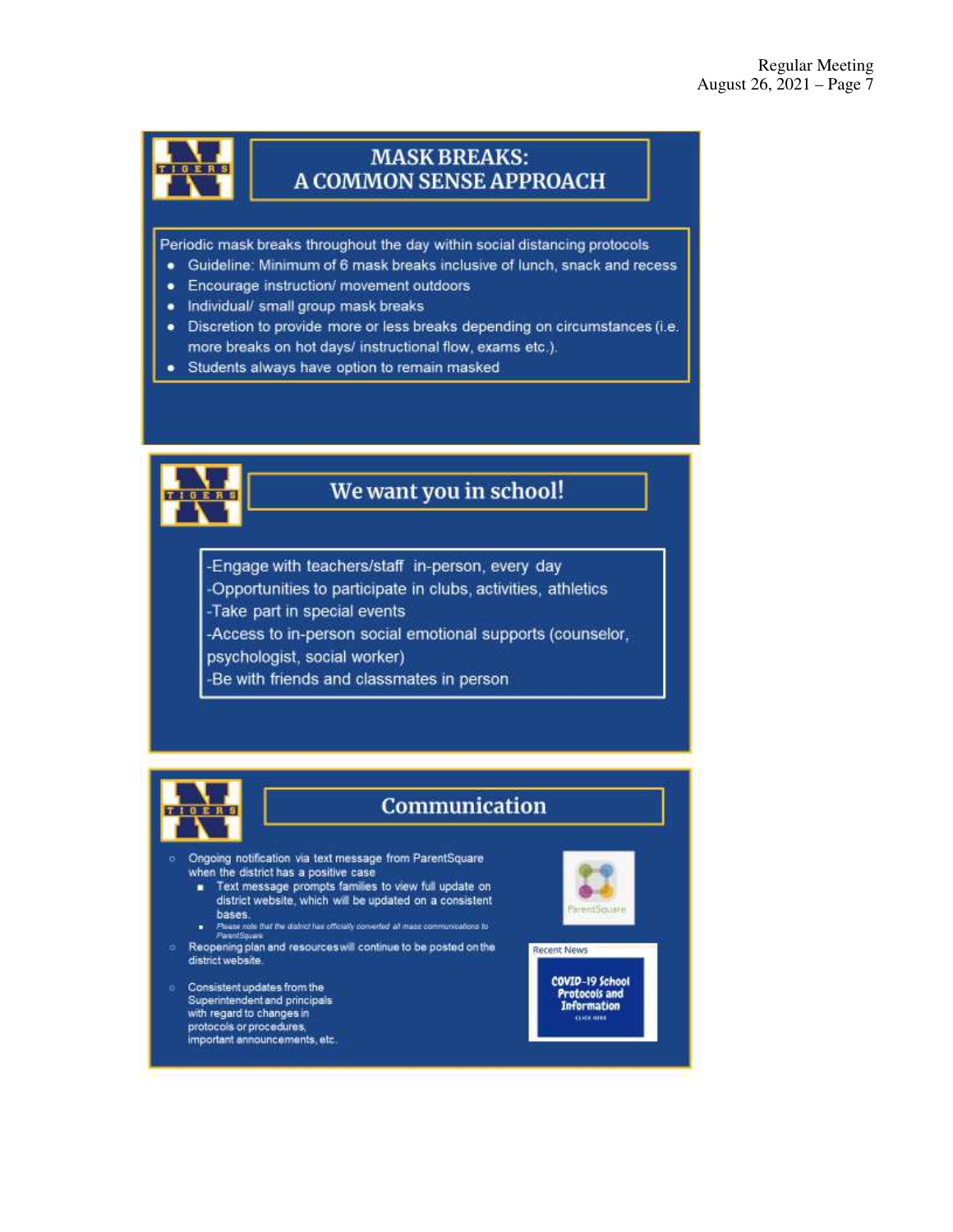

# **Changes to Protocols**

The district is committed to approaching this school year with flexibility in mind, and may alter the current protocols as a result of additional guidance and or changes in key metrics identified by local, state or federal public health officials.

|                                                   | <b>Not Quammined / Quarantined</b>                                                                                  |                                                                                  |                                                                |                                                                                    |
|---------------------------------------------------|---------------------------------------------------------------------------------------------------------------------|----------------------------------------------------------------------------------|----------------------------------------------------------------|------------------------------------------------------------------------------------|
|                                                   | Student<br>(Unvaccinated) is<br>close contact                                                                       | Student (Vaccinated)<br>Is close contact                                         | Adult is close contact<br>(Unvaccinated)                       | <b>Adult / Teacher is</b><br>close contact<br>(Vaccinated)                         |
| <b>Adult Tests</b><br>Positive                    | Within $6.6 > 10$ mm<br>regardess of mask:<br>Must quarantine                                                       | No quarante regarders<br>of distance in<br>uswmptomatic<br>Testing recommended.  | Within 6 ft > 10 min<br>regardless of mask.<br>Must Quarantine | No quarantine<br>recordiess of distance if<br>asymptomatic<br>Testing recommended  |
| <b>Student</b><br><b>Tests</b><br><b>Positive</b> | More than 3 teet and<br>masked No quarantine<br>Less than 3 ft. OR less<br>than 6 ft and no mask<br>Must Quarantine | No quarantine regarders<br>of distance if<br>asymptomanc.<br>Testing recommedded | Within 6 ft. >10 min.<br>regardess of mask:<br>Must Quarantine | No quarantine<br>recordiess of distance of<br>asymptomatic.<br>Testing recommended |

There was a discussion regarding class size with respect to administrative and contractual caps and the closing of two elementary schools.

Recommendation to take a 5 minutes recess to bring the meeting under control.

Motion by Victoria Buscareno, second by David Badanes. Final Resolution: Motion Passes Yes: David Badanes, Victoria Buscareno, Larry Licopoli, Thomas Loughran, Donna McNaughton, Allison C Noonan, Carol A Taylor

At 7:47 p.m. the Board recessed.

At 7:56 p.m. the Board reconvened in public session.

There was a discussion regarding outside learning opportunities, SEL support for students, the Governor's mandate, and mask breaks.

**8. COMMUNICATIONS** - Please Note: This is the opportunity for persons who had written letters to the Board, requiring Board action, to speak to the Board regarding issues raised in their communications. Speakers are asked to keep their comments brief, and to speak no longer than 5 minutes.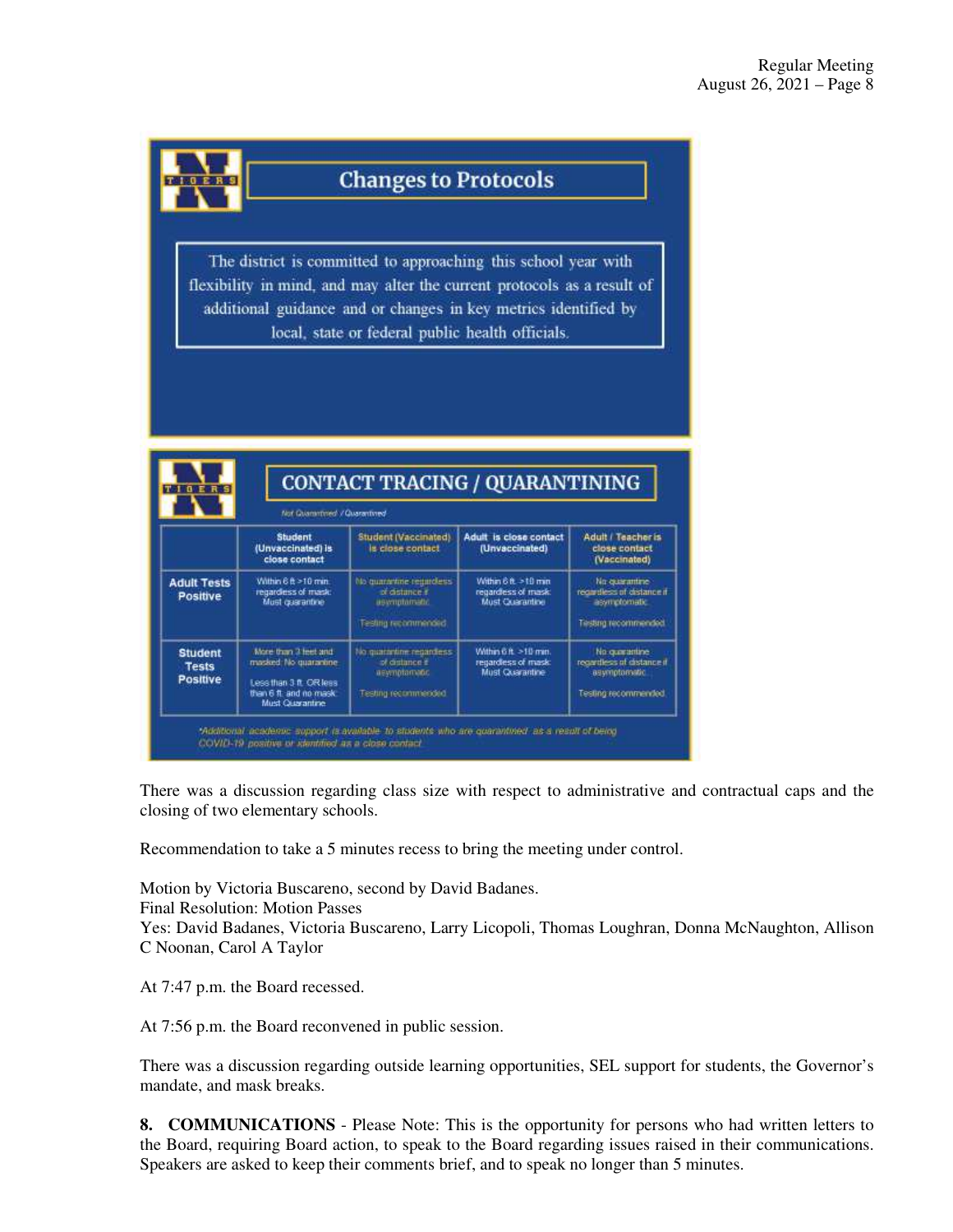There were no communications received requiring Board action.

**9. PUBLIC COMMENT/PARTICIPATION** - Please Note: Community members are invited to share their questions, comments, or concerns with the School Board. When speaking, citizens should state their name and address for the record and limit their presentation to 5 minutes. If you with to participate via Zoom please sign up at the following link by 4:00 p.m. on Thursday, August 26th: https://forms.gle/jZX461Fi24BzMVLx7. Where possible, the Board will answer factual questions immediately. A written response may be provided when information is not available. If a response would involve discussion of Board Policy or decisions which might be of interest to citizens not present at the meeting, the Board may place the item on a future meeting agenda.

| <b>Name</b>                                         | Comment                                                                                                                                                                                                                                                                                                                                                                     |
|-----------------------------------------------------|-----------------------------------------------------------------------------------------------------------------------------------------------------------------------------------------------------------------------------------------------------------------------------------------------------------------------------------------------------------------------------|
| Jake Richichi<br>Student<br>Paul Richichi<br>Parent | Mr. Richichi read a letter written by his son Jake, stating that wearing a mask is<br>annoying and uncomfortable and causes anxiety in kids. Kids should not have to<br>wear a mask in school.                                                                                                                                                                              |
| Robert Misa<br>Parent                               | Stated that we don't live in a dictatorship and parents should be given a choice.<br>We need to stop the madness and abuse of children.                                                                                                                                                                                                                                     |
| <b>Meghan Stone</b><br>Parent                       | Stated that the reopening plan has a large emphasis on time spent with peers and<br>asked what does time spent with peers look like when you have a mask on and sit<br>6 feet apart in a cafeteria.                                                                                                                                                                         |
| Shawne Albero<br>Parent                             | Stated that data was presented to the Board regarding K-5 reading and math\<br>proficiency and it showed 37% were below grade level in math and 35% below<br>grade level in reading. She is concerned about the information and lack of<br>questions from the Board. She asked the Board to ask proving questions and to<br>not squander funding and time to help students. |
| <b>Stacy Kinirons</b><br>Parent                     | Thanked the Board for their respect of science. Mask use is widely supported and<br>she understands and values science. We need to prioritize the health and safety of<br>students. She is in full support of a mask mandate until science tells us otherwise.                                                                                                              |
| Christina Karman<br>Parent                          | Stated that the bus stop for her child seems to be the only one that was cut. There<br>are four students at that bus stop. Stated that district did a horrible job integrating<br>Bellerose students and the district should have waited one more year and kept<br>both schools open.                                                                                       |
| Janice Conte<br>Parent                              | Stated that she is in favor of parental choice. We have to weigh the risks and<br>benefits for kids. We need to choose the least restrictive environment in the<br>mandate, adopt some freedom of choice in lunch rooms, and allow students to<br>take the masks down at their desk.                                                                                        |
| <b>Caren Razov</b><br>Parent                        | Advocated for 100% parent choice with regards to masking, allow students and<br>parents to decide whether they want to wear a mask. Requested the Board plan on<br>the negative effects of the plan and where the evidence is and study that masks are<br>effective.                                                                                                        |
| Christina Yacobellis<br>Parent                      | Stated that Cuomo mandated masks back in June and the Board wrote a letter<br>asking him to reverse that decision. The transmission between students is the<br>result of outside contacts. Asked the Board what changed since they wrote the                                                                                                                                |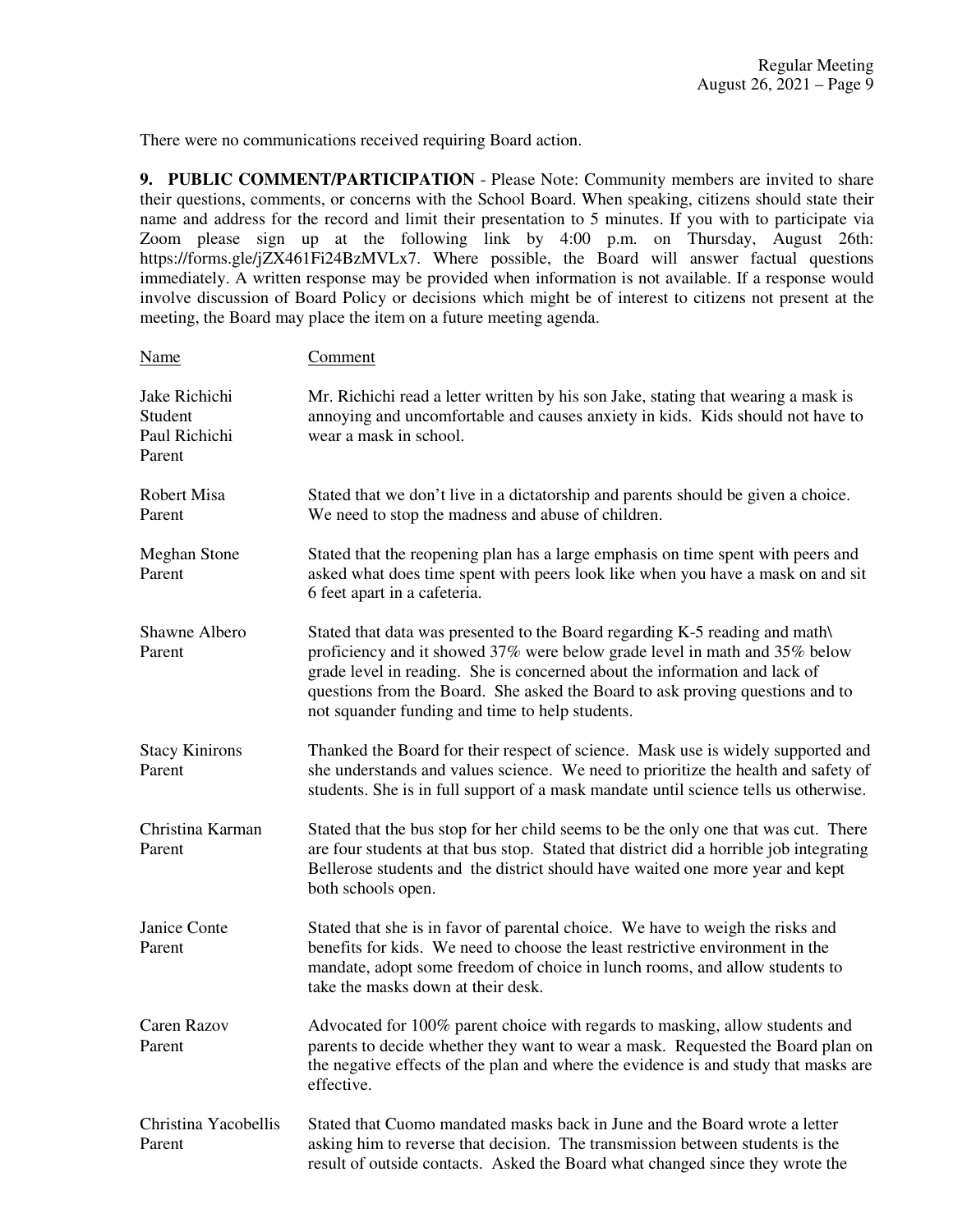|                            | letter in June. Stated a study showed that surgical masks are 12% effective, cloth<br>masks 10% effective and the only masks that work are the N95.                                                                                                                                                                                                                                                                                                       |  |  |
|----------------------------|-----------------------------------------------------------------------------------------------------------------------------------------------------------------------------------------------------------------------------------------------------------------------------------------------------------------------------------------------------------------------------------------------------------------------------------------------------------|--|--|
| Nicole Richichi<br>Parent  | Stated that accommodations could be put in place for a child that receives special<br>education services for a mask leniency program. There is a lack of thought of<br>how to protect a child that cannot wear a mask. Asked what the mask leniency<br>program is and stated that we need to protect children with disabilities.                                                                                                                          |  |  |
| Melissa Baker<br>Parent    | Stated that a quarter of the high school, half of the middle schools and the<br>elementary schools all have new students. It is challenging for students to get to\<br>know each other with masks on. The district needs to do better with getting<br>assemblies back, PTA activities back, field trips back and parents back to schools<br>to observe. Asked if there is a policy for continuation of learning if children are<br>quarantined.           |  |  |
| Paul Kokell<br>Parent      | Asked what happens if the district doesn't follow the regulations. Give parents a<br>choice and see what happens, there is no state of emergency.                                                                                                                                                                                                                                                                                                         |  |  |
| Moriah Heuer<br>Parent     | Stated that she is not a fan of masks but the bottom line is these masks allow us to<br>keep our children from being contact traced. Children will be in a classroom to<br>learn. Quarantine and remote learning are devastating. We need SEL support and<br>urged that a plan be created for secondary student who are coming back to school,<br>some for the first time.                                                                                |  |  |
| Dianne Popa<br>Parent      | Asked why the district closed the one school that allowed outdoor learning. The<br>fact that we closed two school during a worldwide pandemic was one of the worst<br>decisions made. The kids will bear the brunt of bad decisions.                                                                                                                                                                                                                      |  |  |
| Casey Austin<br>Parent     | Stated that COVID does not affect kids. The only mask that provides any type of<br>protection is a properly fitted N95 mask. Asked when kids will be unmasked and<br>students needing speech services need to have it without masks.                                                                                                                                                                                                                      |  |  |
| Justin LaCorte<br>Parent   | Stated that he is a pediatric physician and has been dealing with COVID for 18<br>months. He is frustrated that after 18 months people aren't vaccinated and want<br>to send their kids to schools without masks. The Board has a responsibility of<br>keeping all kids safe. Multiple studies show mass reduce transmission. The delta<br>variant is significantly more transmissible and contagious and masks prevent<br>infection and spread of COVID. |  |  |
| Kimberly Seibert<br>Parent | Stated that it is up to the parents to decide. Masks should be taken down when<br>students are sitting at desks and masks on in hallways. We need to look at data<br>from both sides. Stated that the flu is scarier and where were masks in schools<br>when the flu was running rampant. Asked what the process is for getting a<br>medical exemption for a mask.                                                                                        |  |  |

# **10. SUPERINTENDENT'S REPORT, GENERAL - FOR BOARD ACTION**

Action: 10.01 2021-2022 School Reopening Plan Recommendation to approve the following resolution:

 "BE IT RESOLVED that the Board of Education of the Northport-East Northport Union Free School District hereby adopts the 2021-2022 Reopening Plan consistent with the guidance from the New York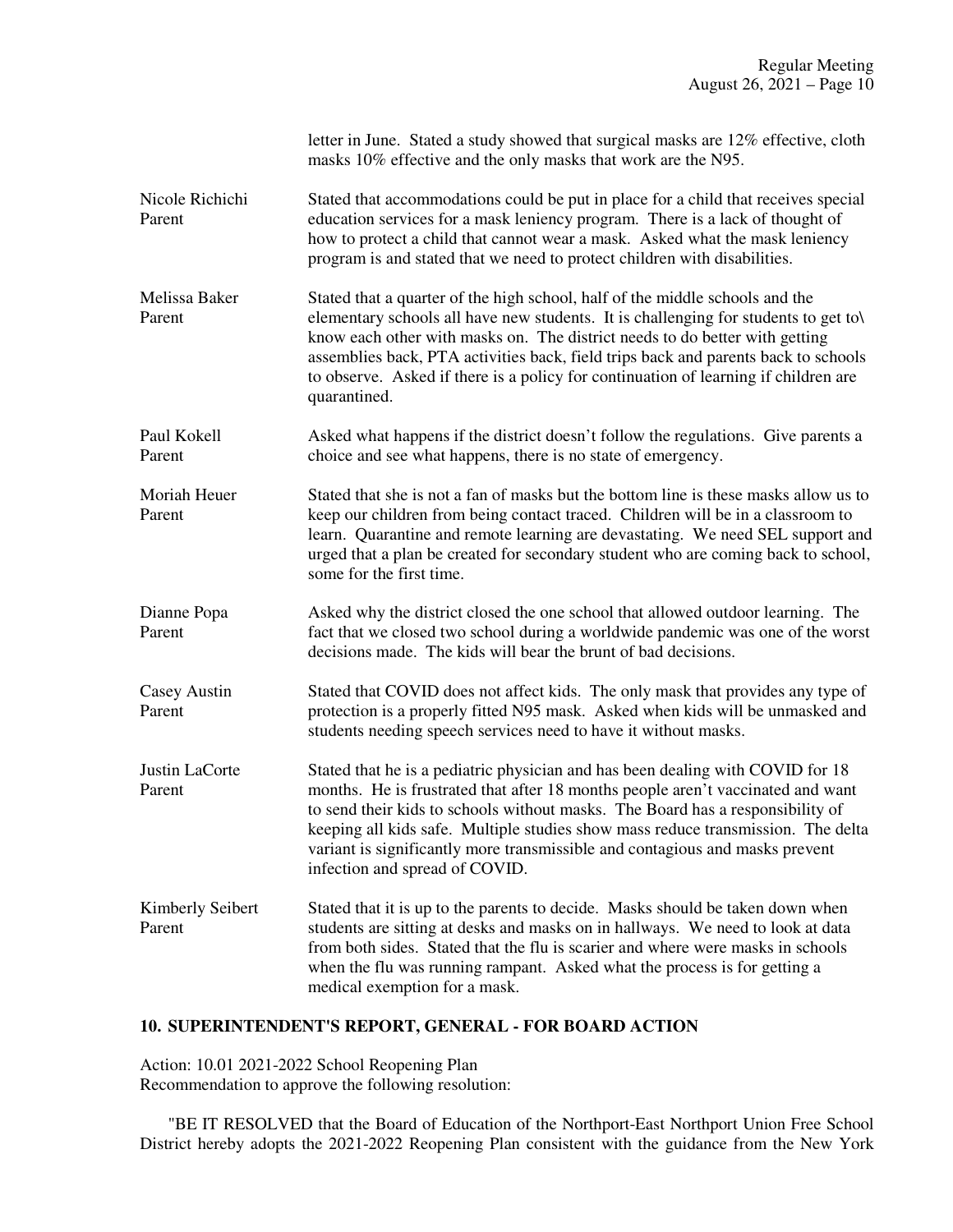State Education Department and the Suffolk County Department of Health Services for the opening of the School District during the COVID-19 pandemic; and

 BE IT FURTHER RESOLVED that the Superintendent of Schools is hereby authorizes to make temporary modifications to the 2021-2022 Reopening Plan in the event that, in the Superintendent's sole discretion, the then-current circumstances surrounding the COVID-19 Pandemic requires that such modifications occur prior to the next regular scheduled meeting of the Board of Education."

Motion by David Badanes, second by Carol A Taylor. Final Resolution: Motion Passes Yes: David Badanes, Larry Licopoli, Thomas Loughran, Donna McNaughton, Allison C Noonan, Carol A Taylor Not Present at Vote: Victoria Buscareno

Action: 10.02 Personnel Actions Report Recommendation to approve the attached Personnel Actions Report

Motion by David Badanes, second by Carol A Taylor. Final Resolution: Motion Passes Yes: David Badanes, Larry Licopoli, Thomas Loughran, Donna McNaughton, Allison C Noonan, Carol A Taylor Not Present at Vote: Victoria Buscareno

Action: 10.03 Schedule J - Committee on Special Education Recommendation to approve Schedule J - Committee on Special Education

Motion by David Badanes, second by Carol A Taylor. Final Resolution: Motion Passes Yes: David Badanes, Larry Licopoli, Thomas Loughran, Donna McNaughton, Allison C Noonan, Carol A Taylor Not Present at Vote: Victoria Buscareno

## **11. SUPERINTENDENT'S REPORT, FINANCIAL - FOR BOARD ACTION**

Action: 11.01 BIDS Recommendation to take specified action on the following BIDS:

LONG ISLAND SCHOOL FOOD SERVICE DIRECTOR'S ASSOCIATION COOPERATIVE:

- 11.01.1 AWARD: Large Equipment
- 11.01.2 AWARD: Small Wares
- 11.01.3 AWARD: Grocery
- 11.01.4 AWARD: Frozen Foods
- 11.01.5 AWARD: Meat
- 11.01.6 AWARD: Dairy
- 11.01.7 AWARD: Bread
- 11.01.8 AWARD: Bagel
- 11.01.9 AWARD: Ice Cream
- 11.01.10 AWARD: Snacks Compliant
- 11.01.11 AWARD: Drink/Coffee
- 11.01.12 AWARD: Paper, Disposables & Cleaning Supplies

TRANSPORTATION: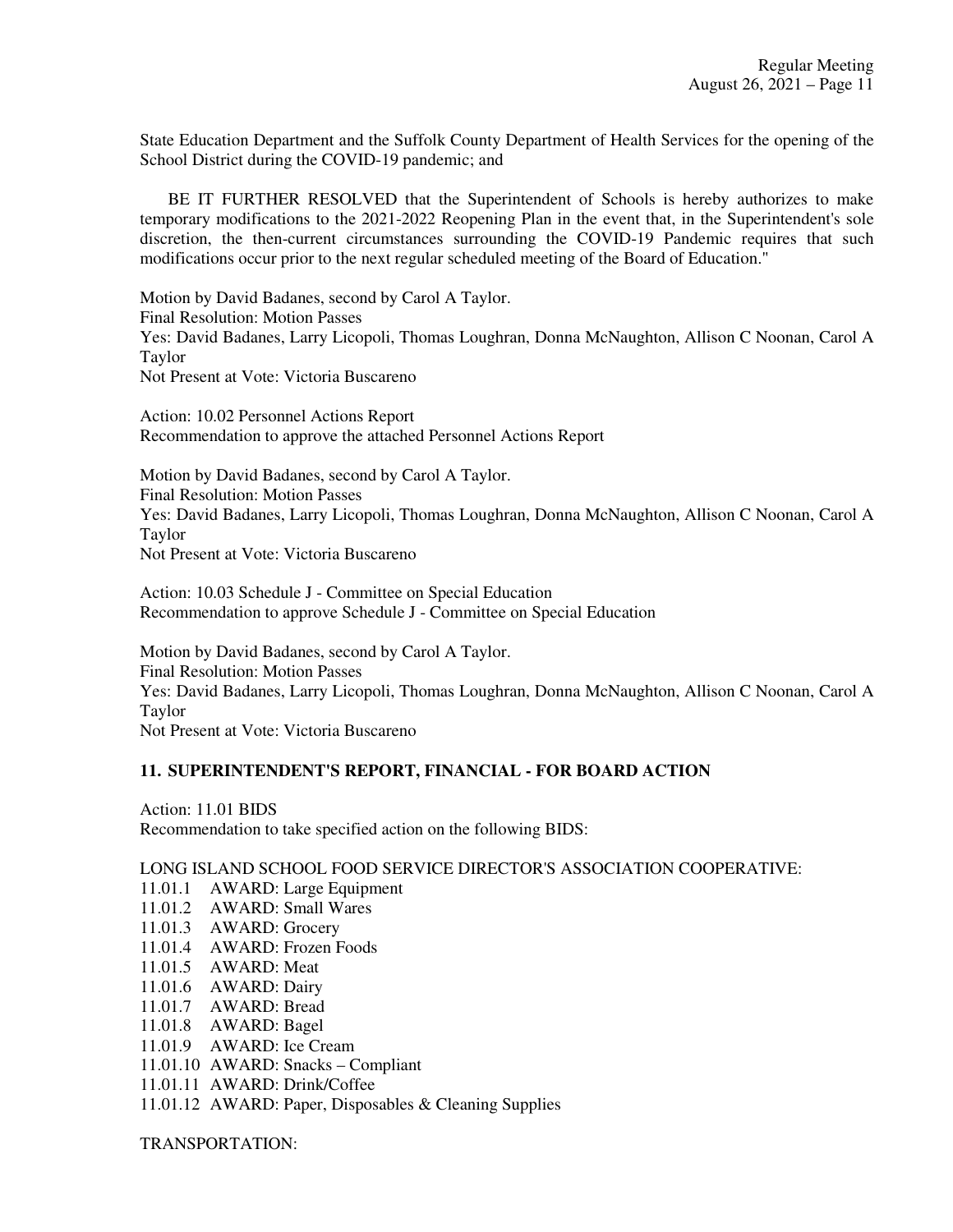11.01.13 REJECT: Bid #22-100T - Transportation for District Students with Disabilities and District Students Attending Out of District Schools

Motion by Donna McNaughton, second by Allison C Noonan. Final Resolution: Motion Passes Yes: David Badanes, Victoria Buscareno, Larry Licopoli, Thomas Loughran, Donna McNaughton, Allison C Noonan, Carol A Taylor

Action: 11.02 East Meadow UFSD Cooperative Bid for Carpet and Tile Installation Recommendation to approve the following resolution to authorize piggybacking on the East Meadow UFSD Cooperative Bid for Carpet and Tile Installation (For B&G to use Parson's Commercial for flooring  $D/W$ :

 "WHEREAS, the East Meadow UFSD has made available to other municipalities a contract for Carpet & Tile Installation; and

 WHEREAS, said contract for Carpet & Tile Installation, was let for bid consistent with the requirements of General Municipal Law, section 103; and

 WHEREAS, the Northport-East Northport U.F.S.D. is permitted to utilize said contract in accordance with the terms and conditions of the bid and requirements of General Municipal Law, section 103; and

 NOW, THEREFORE, BE IT RESOLVED, that the Board of Education herby authorizes the purchase of Carpet & Tile Installation, from the East Meadow UFSD Cooperative bid in accordance with the requirements of General Municipal Law, section 103."

Motion by Donna McNaughton, second by Allison C Noonan.

Final Resolution: Motion Passes

Yes: David Badanes, Victoria Buscareno, Larry Licopoli, Thomas Loughran, Donna McNaughton, Allison C Noonan, Carol A Taylor

Action: 11.03 Omnia Partners Contract #2017000280 for Automotive Parts & Supplies Recommendation to approve the following resolution to authorize use of Omnia Partners Contract #2017000280 for Automotive Parts & Supplies (Advanced Auto Parts):

 "WHEREAS, Omnia Partners has made available to other municipalities a contract for Automotive Parts and Supplies; and

 WHEREAS, said contract for Automotive Parts and Supplies was let for bid consistent with the requirements of General Municipal Law, section 103; and

 WHEREAS, the Northport-East Northport U.F.S.D. is permitted to utilize said contract in accordance with the terms and conditions of the bid and requirements of General Municipal Law, section 103; and

 NOW, THEREFORE, BE IT RESOLVED that the Board of Education hereby authorizes the purchase of Automotive Parts and Supplies from Omnia Partners Contract #2017000280 in accordance with the requirements of General Municipal Law, section 103."

Motion by Donna McNaughton, second by Allison C Noonan.

Final Resolution: Motion Passes

Yes: David Badanes, Victoria Buscareno, Larry Licopoli, Thomas Loughran, Donna McNaughton, Allison C Noonan, Carol A Taylor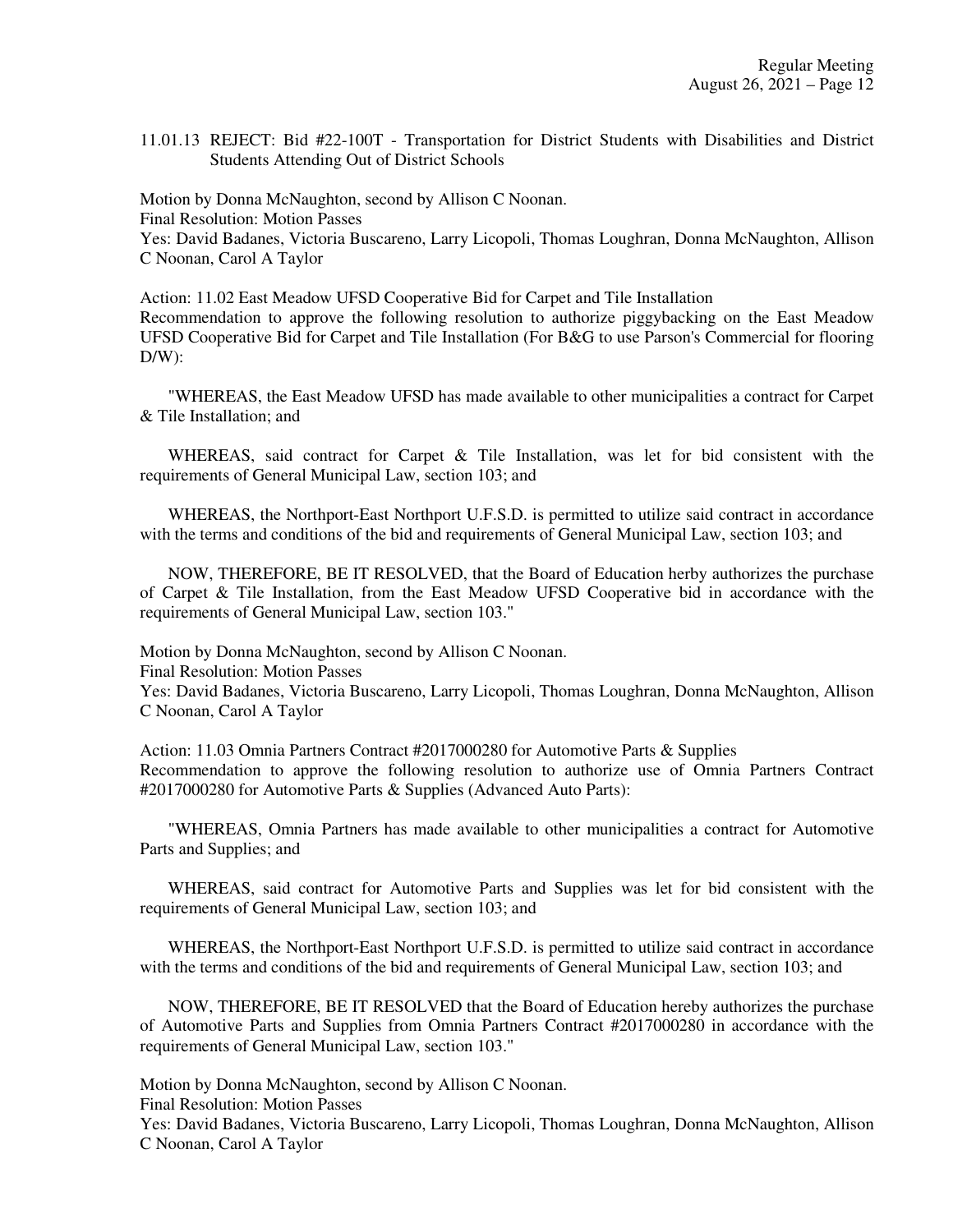Action: 11.04 PEPPM 2019 Product Line Bid #528897

Recommendation to approve the following resolution to authorize piggybacking on the PEPPM 2019 Produce Line Bid #528897 (for Transportation to use Pro-Vision Solutions for cameras:

 "WHEREAS, PEPPM (Technology Cooperative Purchasing Program) has made available to other municipalities a contract for 2019 Product Line Bid; and

 WHEREAS, said contract for 2019 Produce Line Bid was let for bid consistent with the requirements of General Municipal Law, section 103; and

 WHEREAS, the Northport-East Northport U.F.S.D. is permitted to utilize said contract in accordance with the terms and conditions of the bid and requirements of General Municipal Law, section 103; and

 NOW, THEREFORE, BE IT RESOLVED that the Board of Education hereby authorizes the purchase of items from 2019 Produce Line Bid from PEPPM Bid #528897 in accordance with the requirements of General Municipal Law, section 103."

Motion by Donna McNaughton, second by Allison C Noonan.

Final Resolution: Motion Passes

Yes: David Badanes, Victoria Buscareno, Larry Licopoli, Thomas Loughran, Donna McNaughton, Allison C Noonan, Carol A Taylor

Action: 11.05 Omnia Partners Contract #EV2671-01 for Utility, Transportation & Gold Vehicles Plus Related Accessories, Equipment, Parts and Services

Recommendation to approve the following resolution to authorize piggybacking on the Omnia Partners Contract #EV2671-01 for Utility, Transportation & Golf Vehicles Plus Related Accessories, Equipment, Parts and Services (for Athletics to purchase a golf cart from Fairway Golf Car Corp.):

 "WHEREAS, Omnia Partners has made available to other municipalities a contract for Utility, Transportation and Golf Vehicles Plus Related Accessories, Equipment, Parts and Services; and

 WHEREAS, said contract for Utility, Transportation and Golf Vehicles Plus Related Accessories, Equipment, Parts and Services was let for bid consistent with the requirements of General Municipal Law, section 103; and

 WHEREAS, the Northport-East Northport U.F.S.D. is permitted to utilize said contract in accordance with the terms and conditions of the bid and requirements of General Municipal Law, section 103; and

 NOW, THEREFORE, BE IT RESOLVED that the Board of Education hereby authorizes the purchase of Utility, Transportation and Golf Vehicles Plus Related Accessories, Equipment, Part and Services from Omnia Partners #EV2761-01 in accordance with the requirements of General Municipal Law, section 103."

Motion by Donna McNaughton, second by Allison C Noonan.

Final Resolution: Motion Passes

Yes: David Badanes, Victoria Buscareno, Larry Licopoli, Thomas Loughran, Donna McNaughton, Allison C Noonan, Carol A Taylor

Action: 11.06 Omnia Partners Contract #R200101 for Job Order Contracting Services Recommendation to approve the following resolution to authorize piggybacking on the Omnia Partners Contract #R200101 for Job Order Contracting Services (for B&G to use Belfor Property Restoration Services):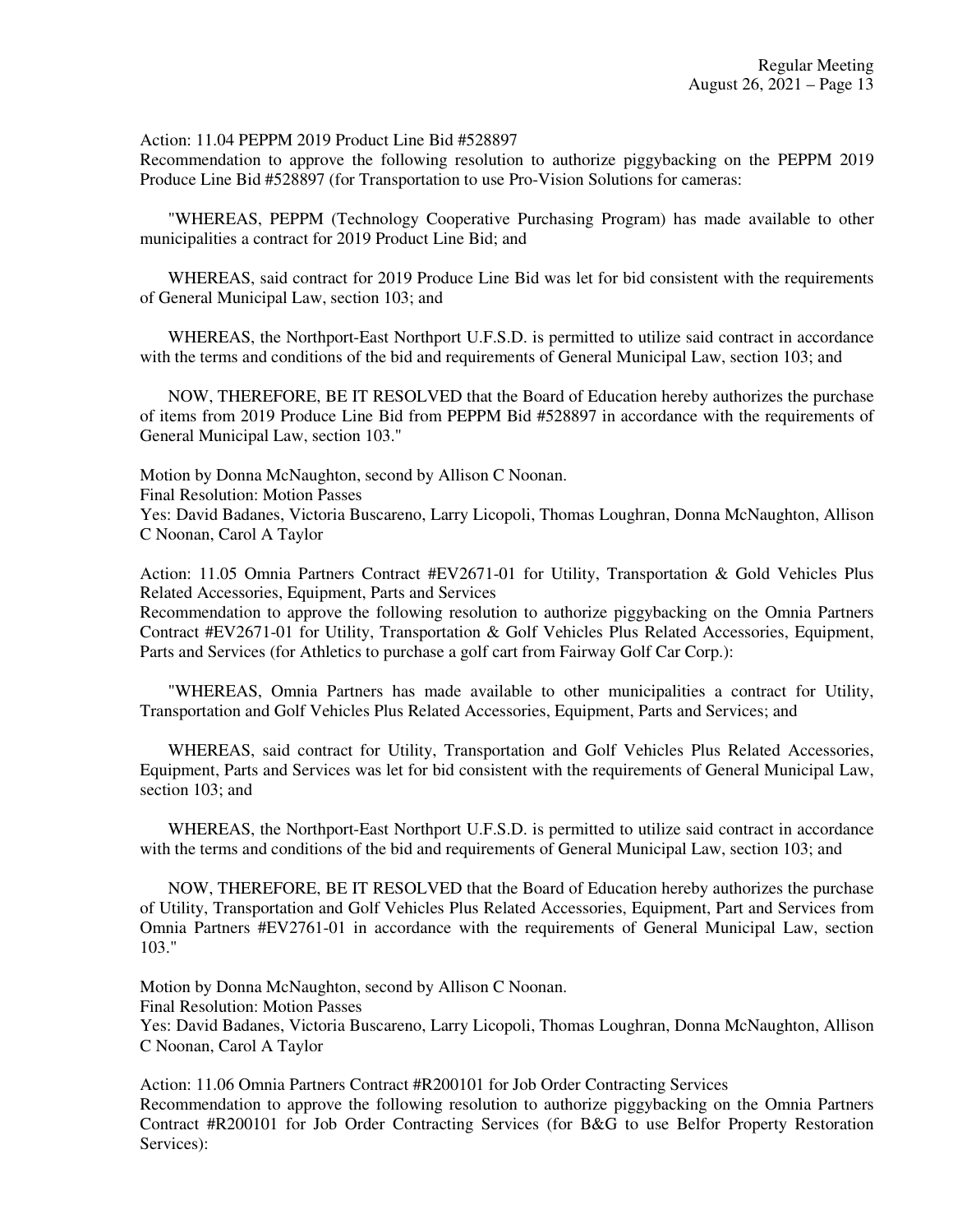"WHEREAS, Omnia Partners has made available to other municipalities a contract for Job Order Contracting Services; and

 WHEREAS, said contract for Job Order Contracting Services was let for bid consistent with the requirements of General Municipal Law, section 103; and

 WHEREAS, the Northport-East Northport U.F.S.D. is permitted to utilize said contract in accordance with the terms and conditions of the bid and requirements of General Municipal Law, section 103; and

 NOW, THEREFORE, BE IT RESOLVED that the Board of Education hereby authorizes the purchase of Job Order Contracting Services from Omnia Partners #R200101 in accordance with the requirements of General Municipal Law, section 103."

Motion by Donna McNaughton, second by Allison C Noonan. Final Resolution: Motion Passes Yes: David Badanes, Victoria Buscareno, Larry Licopoli, Thomas Loughran, Donna McNaughton, Allison C Noonan, Carol A Taylor

Action: 11.07 Sourcewell Contract #010521-BUR for Playground and Water Play Equipment Recommendation to approve the following resolution to authorize piggybacking on the Sourcewell Contract #01052-BUR for Playground and Water Play Equipment (Burke/American Recreation Products):

 "WHEREAS, Sourcewell has made available to other municipalities a contract for Playground and Water Play Equipment; and

 WHEREAS, said contract for Playground and Water Play Equipment was let for bid consistent with the requirements of General Municipal Law, section 103; and

 WHEREAS, the Northport-East Northport U.F.S.D. is permitted to utilize said contract in accordance with the terms and conditions of the bid and requirements of General Municipal Law, section 103; and

 NOW, THEREFORE, BE IT RESOLVED that the Board of Education hereby authorizes the purchase of Playground and Water Play Equipment from Sourcewell Contract #010521-BUR in accordance with the requirements of General Municipal Law, section 103."

Motion by Donna McNaughton, second by Allison C Noonan.

Final Resolution: Motion Passes

Yes: David Badanes, Victoria Buscareno, Larry Licopoli, Thomas Loughran, Donna McNaughton, Allison C Noonan, Carol A Taylor

Action: 11.08 Byram Hills SD Contract for Janitorial Supplies, Bid #21/22-04 Recommendation to approve the following resolution to authorize piggybacking on the Byram Hills SD Contract for Janitorial Supplies, Bid #21/22-04 (for B&G to purchase from Ocean Janitorial Supply):

 "WHEREAS, the Byram Hills School District has made available to other municipalities a contract for Janitorial Supplies, Bid #21/22-04; and

 WHEREAS, said contract for Janitorial Supplies, Bid #21/22-04 was let for bid consistent with the requirements of General Municipal Law, section 103; and

 WHEREAS, the Northport-East Northport U.F.S.D. is permitted to utilize said contract in accordance with the terms and conditions of the bid and requirements of General Municipal Law, section 103; and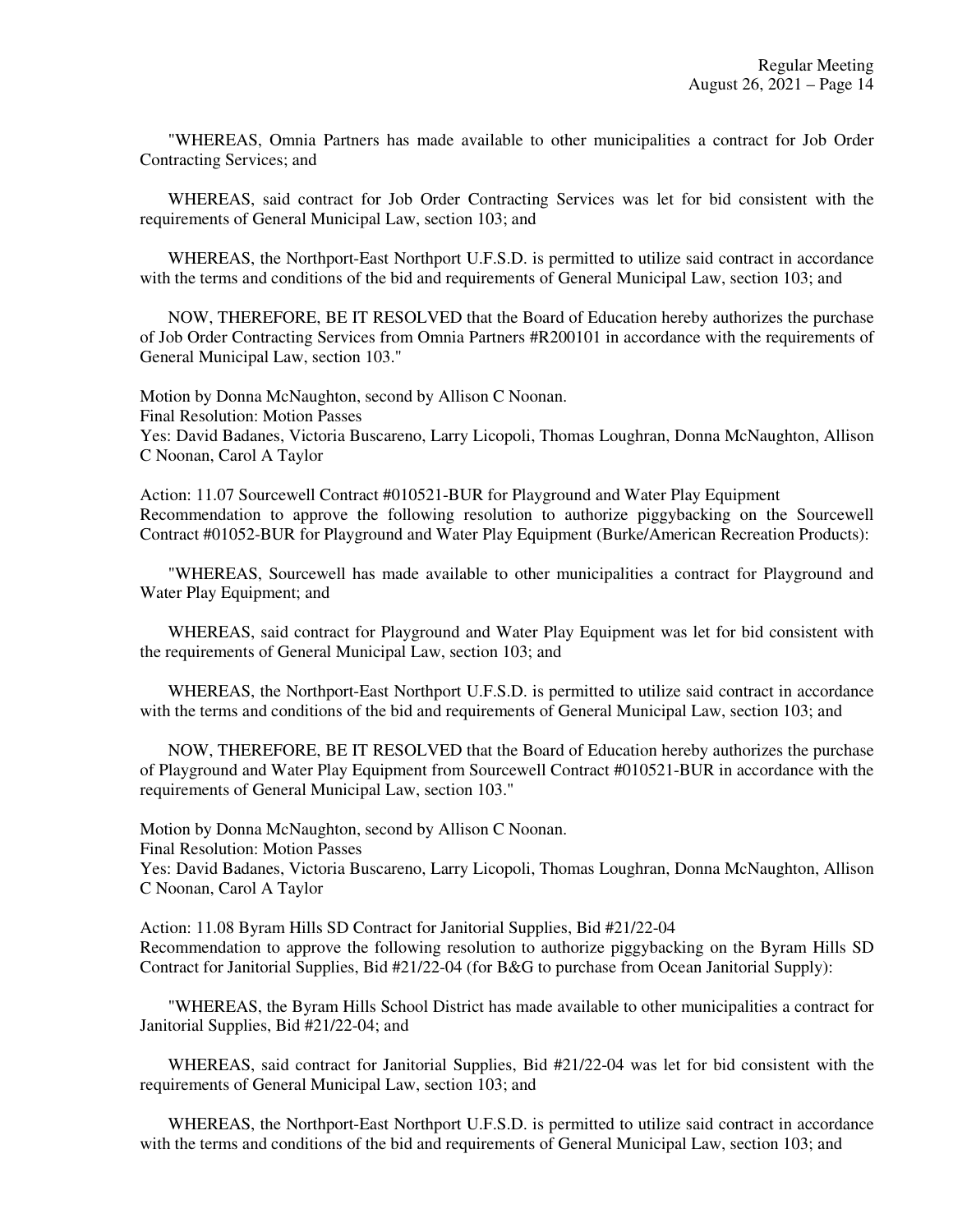NOW, THEREFORE, BE IT RESOLVED that the Board of Education hereby authorizes the purchase of Janitorial Supplies, Bid #21/22-04 from Byram Hills SD in accordance with the requirements of General Municipal Law, section 103."

Motion by Donna McNaughton, second by Allison C Noonan. Final Resolution: Motion Passes Yes: David Badanes, Victoria Buscareno, Larry Licopoli, Thomas Loughran, Donna McNaughton, Allison C Noonan, Carol A Taylor

Action: 11.09 Global Compliance Network

Recommendation to approve a Supplementary Education Services Agreement between the Northport-East Northport Union Free School District and Global Compliance Network for Internet Based Compliance Training from September 1, 2021 through August 31, 2022, in the amount of \$1,400.00 (HR)

Motion by Donna McNaughton, second by Allison C Noonan. Final Resolution: Motion Passes Yes: David Badanes, Victoria Buscareno, Larry Licopoli, Thomas Loughran, Donna McNaughton, Allison C Noonan, Carol A Taylor

Action: 11.10 Robert Lee Fink - Long Island Rescue Services, Inc.

Recommendation to approve a Supplementary Education Services Agreement between the Northport-East Northport Union Free School District and Robert Lee Fink - Long Island Rescue Services, Inc. for "CPR in Schools" course completion cards and instructor recertification, in an amount not to exceed \$6,000 (PE)

Motion by Donna McNaughton, second by Allison C Noonan. Final Resolution: Motion Passes Yes: David Badanes, Victoria Buscareno, Larry Licopoli, Thomas Loughran, Donna McNaughton, Allison C Noonan, Carol A Taylor

Action: 11.11 Orlin & Cohen Orthopedic Group

Recommendation to approve a Supplementary Education Services Agreement between the Northport-East Northport Union Free School District and Orlin & Cohen Orthopedic Group for medical coverage provided for home football games at the high school and middle schools for the 2021-2022 school year, in an amount not to exceed \$3,500 (PE)

Motion by Donna McNaughton, second by Allison C Noonan.

Final Resolution: Motion Passes

Yes: David Badanes, Victoria Buscareno, Larry Licopoli, Thomas Loughran, Donna McNaughton, Allison C Noonan, Carol A Taylor

Action: 11.12 Dr. Christopher S. Byron, VP

Recommendation to approve a Supplementary Education Services Agreement between the Northport-East Northport Union Free School District and Dr. Christopher S. Byron, VP for QC and inspection of AEDs in school district and provide CPR/AED/First Certifications classes, for a total not to exceed \$7,500 (PE)

Motion by Donna McNaughton, second by Allison C Noonan.

Final Resolution: Motion Passes

Yes: David Badanes, Victoria Buscareno, Larry Licopoli, Thomas Loughran, Donna McNaughton, Allison C Noonan, Carol A Taylor

Action: 11.13 Youth Directions and Alternatives C.Y.A. Inc.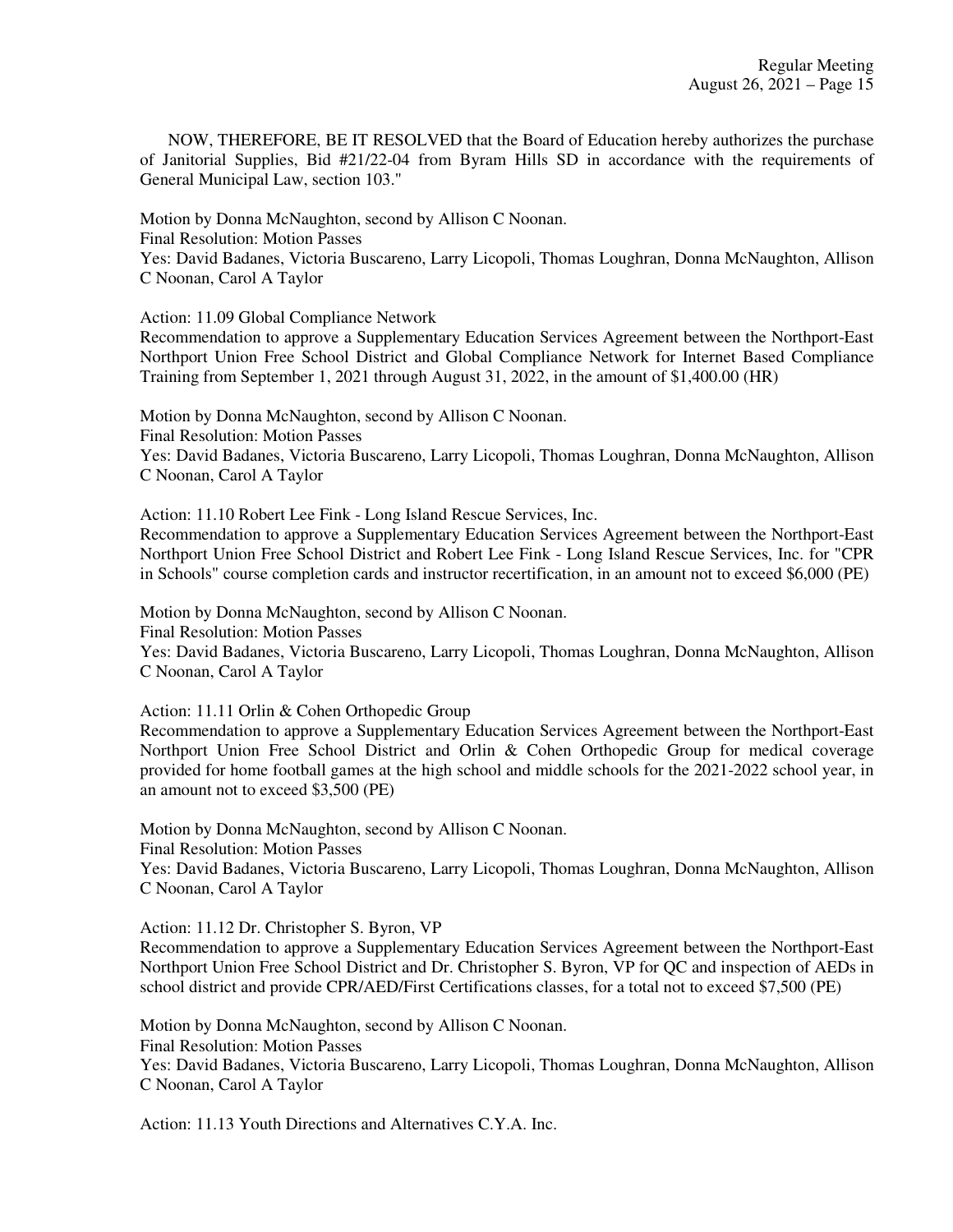Recommendation to approve a 2021-2022 Agreement between the Board of Education of the Northport-East Northport Union Free School District and Youth Directions and Alternatives C.Y.A. Inc for the services of a Street Outreach Worker and Youth Worker

Motion by Donna McNaughton, second by Allison C Noonan. Final Resolution: Motion Passes Yes: David Badanes, Victoria Buscareno, Larry Licopoli, Thomas Loughran, Donna McNaughton, Allison C Noonan, Carol A Taylor

Action: 11.14 Nassau-Suffolk School Boards Association, Inc. Recommendation to approve the 2021-2022 Nassau-Suffolk School Boards Association, Inc. Annual Membership Dues, in the amount of \$3,975.00 (BOE)

Motion by Donna McNaughton, second by Allison C Noonan. Final Resolution: Motion Passes Yes: David Badanes, Victoria Buscareno, Larry Licopoli, Thomas Loughran, Donna McNaughton, Allison C Noonan, Carol A Taylor

Action: 11.15 Suffolk Association of School Business Officials Scholarship Recommendation to approve the following resolution:

 "RESOLVED, that the Board of Education accept the donation of \$500 to provide a \$500 scholarship to a deserving Northport High School business school graduate."

Motion by Donna McNaughton, second by Allison C Noonan. Final Resolution: Motion Passes Yes: David Badanes, Victoria Buscareno, Larry Licopoli, Thomas Loughran, Donna McNaughton, Allison C Noonan, Carol A Taylor

Action: 11.16 Stop & Shop A+ School Rewards Program - Pulaski Road Elementary School Recommendation to approve the following resolution:

 "RESOLVED, that the Board of Education accept the donation of \$1,075.78 toward the purchase of classroom supplies for Pulaski Road Elementary School and increase the 2021-2022 budget code A2110.5030.16.0200 by \$1,075.78 for this purpose.

 RESOLVED, that the Board of Education hereby approves an increase in the revenue code A2705 of the 2021-2022 budget by \$1,075.78 with the understanding that this increase in revenue is the result of the Pulaski Road Elementary School participation in the Stop and Shop A+ School Rewards Program."

Motion by Donna McNaughton, second by Allison C Noonan. Final Resolution: Motion Passes Yes: David Badanes, Victoria Buscareno, Larry Licopoli, Thomas Loughran, Donna McNaughton, Allison C Noonan, Carol A Taylor

Action: 11.17 Health Service Contracts

Recommendation to authorize the Board President to sign contracts with the following districts to provide Health Services for Northport-East Northport students attending school in that district during the 2020- 2021 school year:

11.17.1 Hempstead Public Schools, one (1) student attending Sacred Heart Academy @ \$922.56, totaling \$922.56.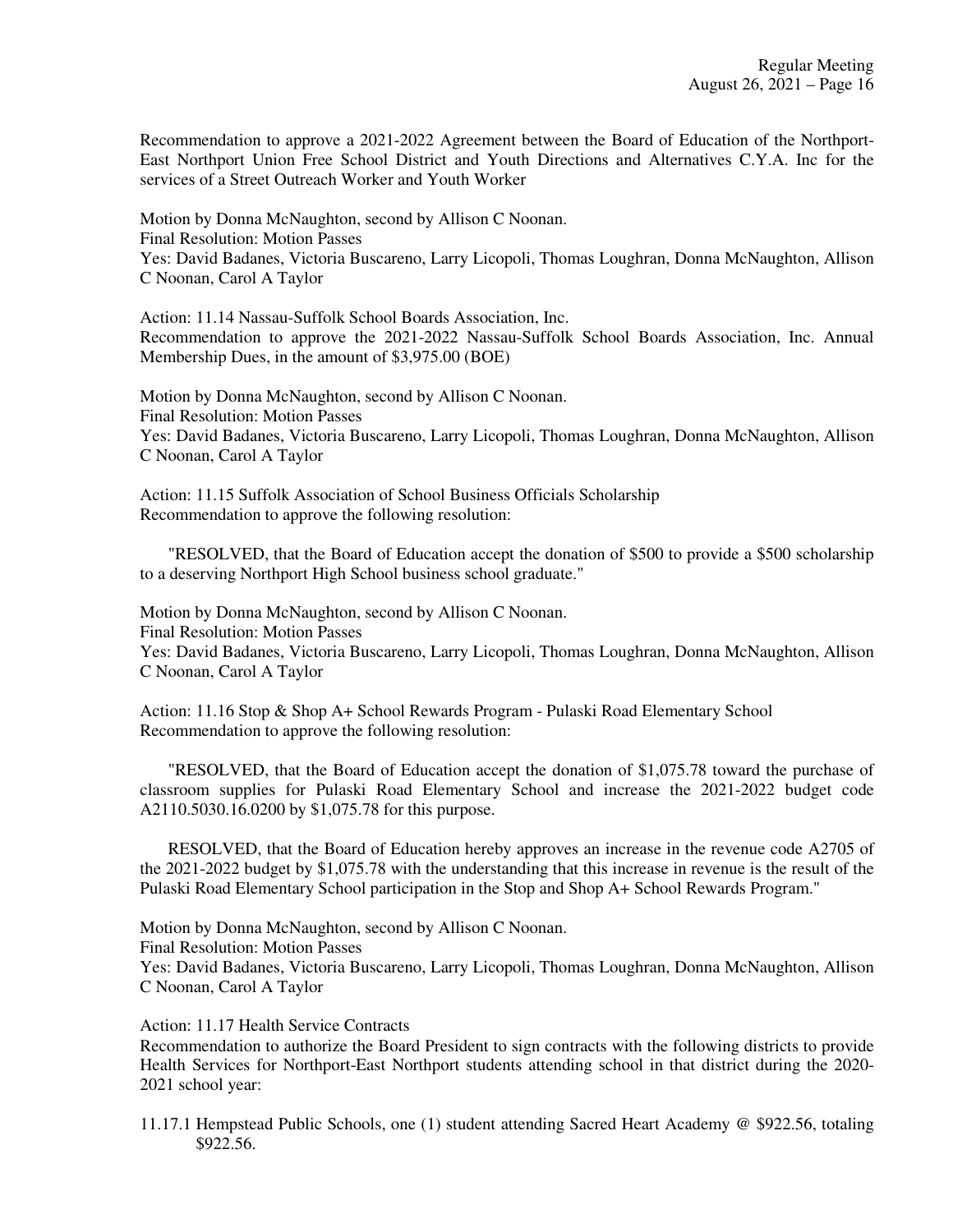Motion by Donna McNaughton, second by Allison C Noonan. Final Resolution: Motion Passes Yes: David Badanes, Victoria Buscareno, Larry Licopoli, Thomas Loughran, Donna McNaughton, Allison C Noonan, Carol A Taylor

Action: 11.18 Cullen & Danowski, LLP

Recommendation to approve 2021-2022 Engagement Letter between the Northport-East Northport Union Free School District and Cullen & Danowski, LLP, Certified Public Accountants, for Financial Analysis Support (Business)

Motion by Donna McNaughton, second by Allison C Noonan. Final Resolution: Motion Passes Yes: David Badanes, Victoria Buscareno, Larry Licopoli, Thomas Loughran, Donna McNaughton, Allison C Noonan, Carol A Taylor

Action: 11.19 Milestones in Home Care, Inc. Recommendation to approve a 2021-2022 Agreement between the Northport-East Northport Union Free School District and Milestones in Home Care, Inc. for skilled nurse staffing services (Spec. Ed.)

Motion by Donna McNaughton, second by Allison C Noonan. Final Resolution: Motion Passes Yes: David Badanes, Victoria Buscareno, Larry Licopoli, Thomas Loughran, Donna McNaughton, Allison C Noonan, Carol A Taylor

Action: 11.20 Horizon Healthcare Staffing Recommendation to approve the following 2021-2022 Agreements between the Northport-East Northport Union Free School District and Horizon Healthcare Staffing (Spec. Ed.):

11.20.1 Skilled Nurse Staffing Services 11.20.2 Related Services to designated students pursuant to the Individualized Education Program(s)

Motion by Donna McNaughton, second by Allison C Noonan. Final Resolution: Motion Passes Yes: David Badanes, Victoria Buscareno, Larry Licopoli, Thomas Loughran, Donna McNaughton, Allison C Noonan, Carol A Taylor

Action: 11.21 Syosset Home Tutoring, Inc.

Recommendation to approve a 2021-2022 Agreement between the Northport-East Northport Union Free School District and Syosset Home Tutoring, Inc. for academic tutoring services of its supervised professional staff in an approved setting (Spec. Ed.)

Motion by Donna McNaughton, second by Allison C Noonan. Final Resolution: Motion Passes Yes: David Badanes, Victoria Buscareno, Larry Licopoli, Thomas Loughran, Donna McNaughton, Allison C Noonan, Carol A Taylor

Action: 11.22 Always Compassionate Home Care, Inc. Recommendation to approve the 2021-2022 Agreements between the Northport-East Northport Union Free School District and Always Compassionate Home Care, Inc. (Spec. Ed.)

11.22.1 Skills Nurse Staffing Services

11.22.2 Related Services to designated students pursuant to the Individualized Education Program(s)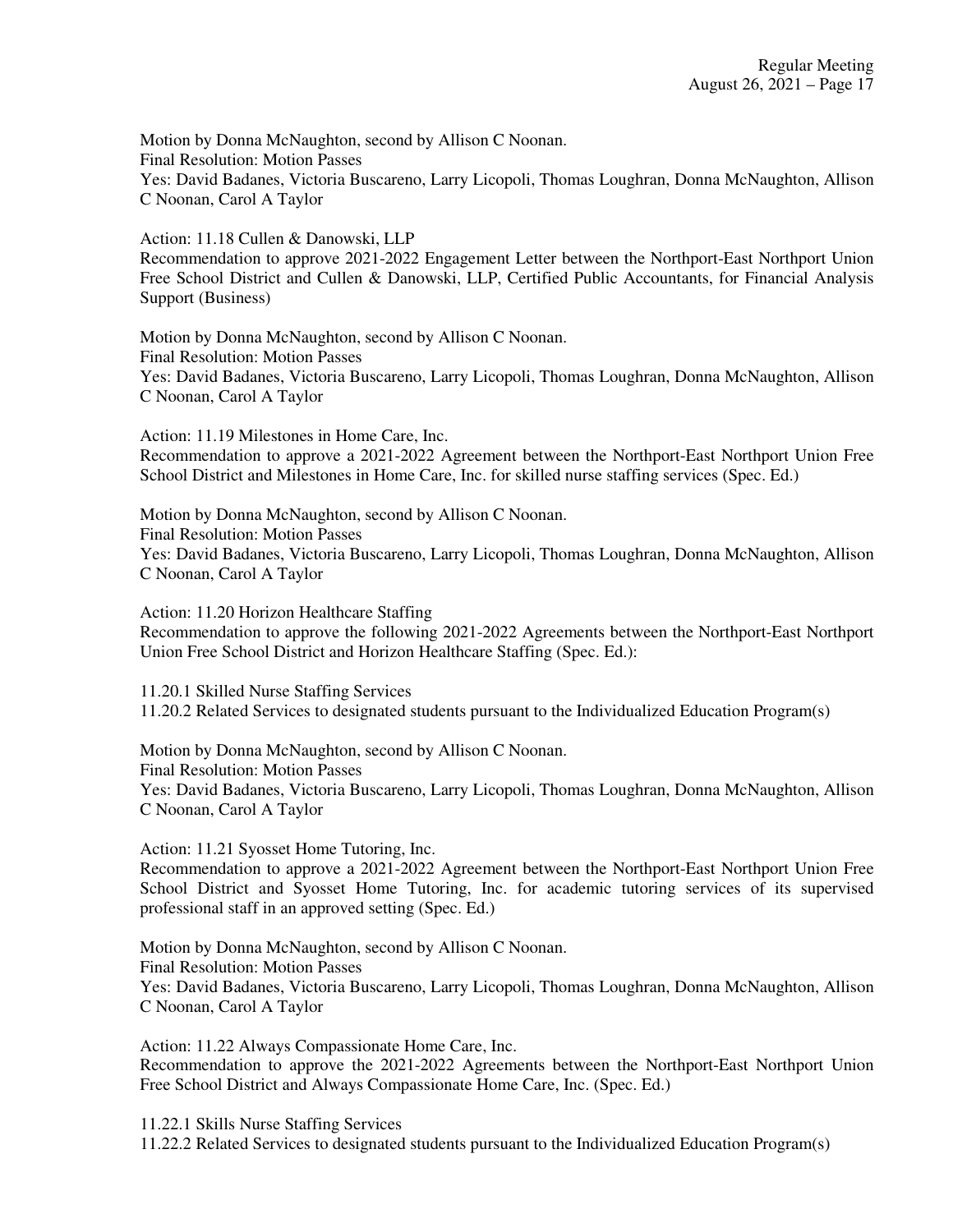Motion by Donna McNaughton, second by Allison C Noonan. Final Resolution: Motion Passes Yes: David Badanes, Victoria Buscareno, Larry Licopoli, Thomas Loughran, Donna McNaughton, Allison C Noonan, Carol A Taylor

Action: 11.23 George Wurzer, LCSW

Recommendation to approve a 2021-2022 Agreement between the Northport-East Northport Union Free School District and George Wurzer, LCSW for related services to designated students pursuant to the Individualized Education Program(s) (Spec. Ed.)

Motion by Donna McNaughton, second by Allison C Noonan. Final Resolution: Motion Passes Yes: David Badanes, Victoria Buscareno, Larry Licopoli, Thomas Loughran, Donna McNaughton, Allison C Noonan, Carol A Taylor

Action: 11.24 Hilary Gomes, Ph.D. ABPdN

Recommendation to approve a 2021-2022 Agreement between the Northport-East Northport Union Free School District and Hilary Gomes, Ph.D., ABPdN for related services to designated students pursuant to the Individualized Education Program(s) (Spec. Ed.)

Motion by Donna McNaughton, second by Allison C Noonan. Final Resolution: Motion Passes Yes: David Badanes, Victoria Buscareno, Larry Licopoli, Thomas Loughran, Donna McNaughton, Allison C Noonan, Carol A Taylor

Action: 11.25 JBP Speech Inc.

Recommendation to approve a 2021-2022 Agreement between the Northport-East Northport Union Free School District and JBP Speech Inc. for related services to designated students pursuant to the Individualized Education Program(s) (Spec. Ed.)

Motion by Donna McNaughton, second by Allison C Noonan. Final Resolution: Motion Passes Yes: David Badanes, Victoria Buscareno, Larry Licopoli, Thomas Loughran, Donna McNaughton, Allison C Noonan, Carol A Taylor

Action: 11.26 Beyond Boundaries Therapeutic Services SLP, OT, PT, LMSW, Psychology, Audiology PLCC d/b/a Kidz Educational Services

Recommendation to approve a 2021-2022 Agreement between the Northport-East Northport Union Free School District and Beyond Boundaries Therapeutic Services SLP, OT, PT, LMSW, Psychology, Audiology PLCC d/b/a Kidz Educational Services for related services to designated students pursuant to the Individualized Education Program(s) (Spec. Ed.)

Motion by Donna McNaughton, second by Allison C Noonan. Final Resolution: Motion Passes Yes: David Badanes, Victoria Buscareno, Larry Licopoli, Thomas Loughran, Donna McNaughton, Allison C Noonan, Carol A Taylor

Action: 11.27 School Aid Specialists, LLC

Recommendation to approve a 2021-2022 Agreement between the Northport-East Northport Union Free School District and School Aid Specialists, LLC as a consultant in assisting school district with compliance with their Medicaid funding obligations (Spec. Ed.)

Motion by Donna McNaughton, second by Allison C Noonan.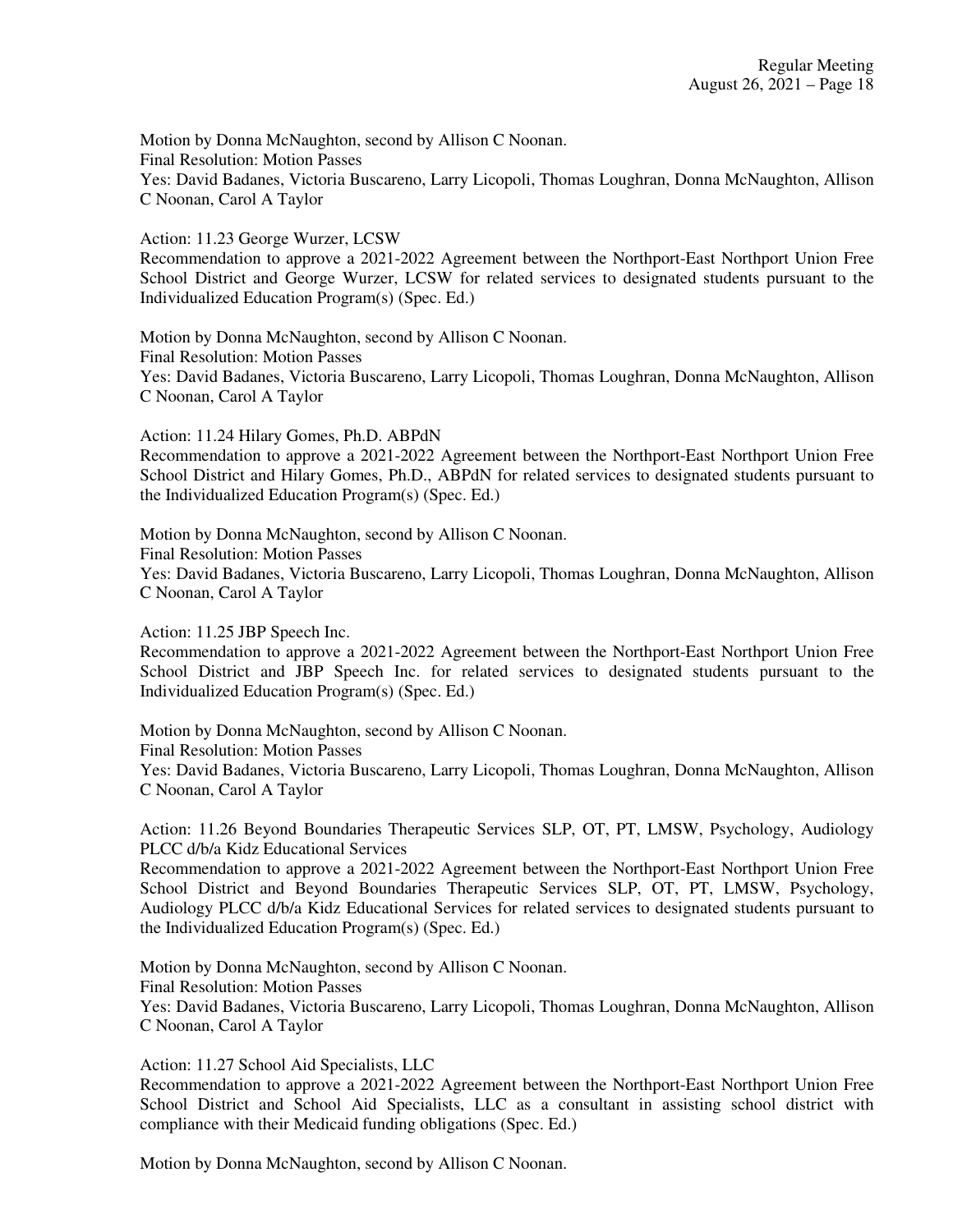Final Resolution: Motion Passes Yes: David Badanes, Victoria Buscareno, Larry Licopoli, Thomas Loughran, Donna McNaughton, Allison C Noonan, Carol A Taylor

Action: 11.28 Helping Hands Licensed Behavioral Analyst Service, PLLC Recommendation to approve a 2021-2022 Agreement between the Northport-East Northport Union Free School District and Helping Hands Licensed Behavioral Analyst Services, PLCC to provide related services to designated students pursuant to the Individualized Education Program(s) (Spec. Ed.)

Motion by Donna McNaughton, second by Allison C Noonan. Final Resolution: Motion Passes Yes: David Badanes, Victoria Buscareno, Larry Licopoli, Thomas Loughran, Donna McNaughton, Allison C Noonan, Carol A Taylor

Action: 11.29 Bilinguals, Inc. d/b/a Achieve Beyond Recommendation to approve a 2021-2022 Agreement between the Northport-East Northport Union Free School District and Bilinguals, Inc. d/b/a Achieve Beyond to provide related services to designated special education students pursuant to the Individualized Education Program(s) (Spec. Ed.)

Motion by Donna McNaughton, second by Allison C Noonan. Final Resolution: Motion Passes Yes: David Badanes, Victoria Buscareno, Larry Licopoli, Thomas Loughran, Donna McNaughton, Allison C Noonan, Carol A Taylor

Action: 11.30 Michael J. Cunningham, Speech-Language Pathologist, P.C. Recommendation to approve a 2021-2022 Agreement between the Northport-East Northport Union Free School District and Michael J. Cunningham, Speech-Language Pathologist, P.C. to provide related services to designated students pursuant to the Individualized Education Program(s) (Spec. Ed.)

Motion by Donna McNaughton, second by Allison C Noonan. Final Resolution: Motion Passes Yes: David Badanes, Victoria Buscareno, Larry Licopoli, Thomas Loughran, Donna McNaughton, Allison C Noonan, Carol A Taylor

Action: 11.31 Maxim Healthcare Staffing Services, Inc. Recommendation to approve a 2021-2022 Agreement between the Northport-East Northport Union Free School District and Maxim Healthcare Staffing Services, Inc. to provide skilled nurse staffing services (Spec. Ed.)

Motion by Donna McNaughton, second by Allison C Noonan. Final Resolution: Motion Passes Yes: David Badanes, Victoria Buscareno, Larry Licopoli, Thomas Loughran, Donna McNaughton, Allison C Noonan, Carol A Taylor

Action: 11.32 Helping Hands Licensed Behavioral Analyst Service, PLLC Recommendation to approve the following 2021-2022 Agreements between the Northport-East Northport Union Free School District and Helping Hands Licensed Behavioral Analyst Service, PLCC (Spec. Ed.):

11.32.1 Skilled Nurse Staffing Services 11.32.2 Academic Tutoring

Motion by Donna McNaughton, second by Allison C Noonan. Final Resolution: Motion Passes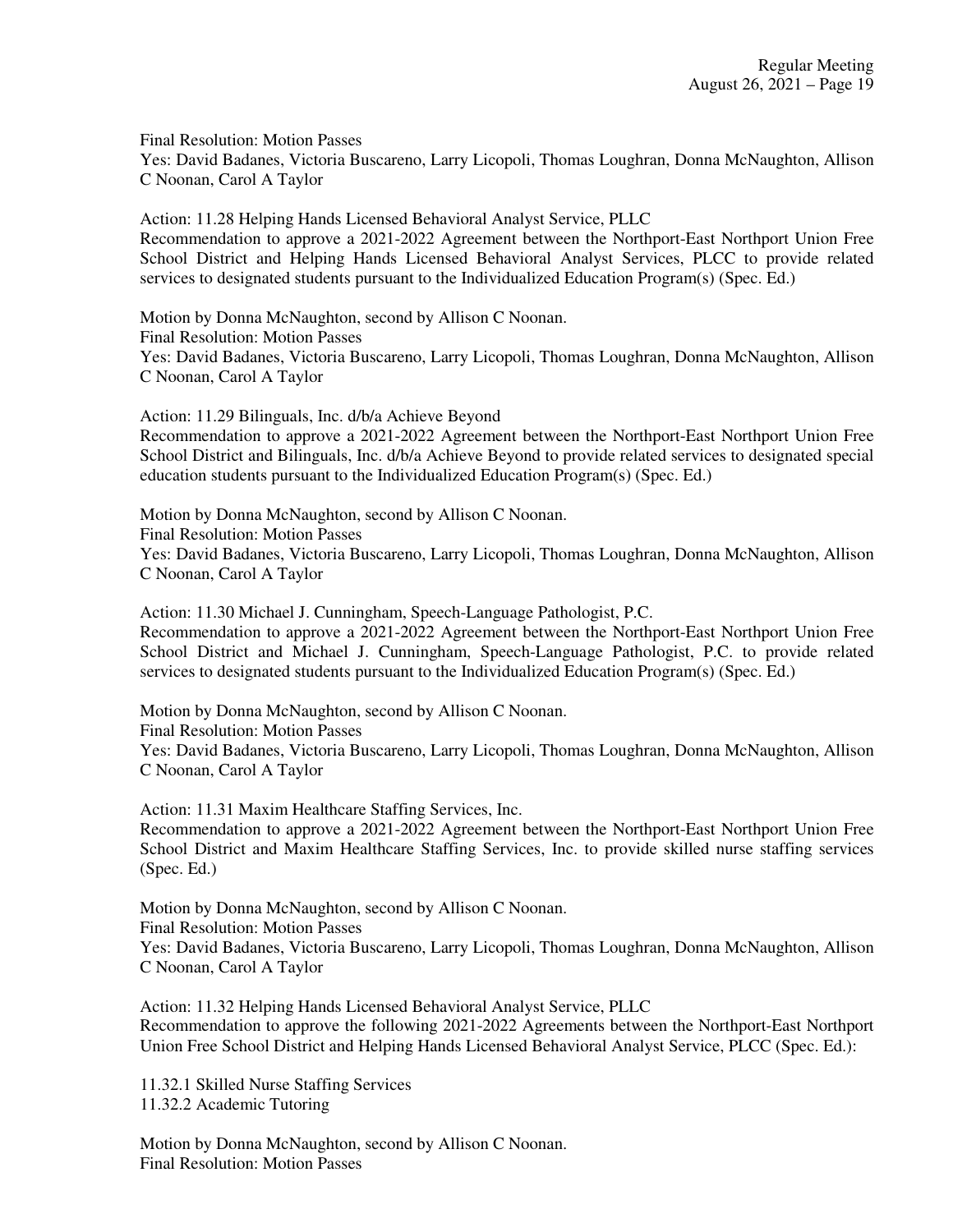Yes: David Badanes, Victoria Buscareno, Larry Licopoli, Thomas Loughran, Donna McNaughton, Allison C Noonan, Carol A Taylor

Action: 11.33 New York Therapy Placement Services Inc.

Recommendation to approve a 2021-2022 Agreement between the Northport-East Northport Union Free School District and New York Therapy Placement Services, Inc. to provide related services to designated students pursuant to Individualized Education Program(s) (Spec. Ed.)

Motion by Donna McNaughton, second by Allison C Noonan. Final Resolution: Motion Passes Yes: David Badanes, Victoria Buscareno, Larry Licopoli, Thomas Loughran, Donna McNaughton, Allison C Noonan, Carol A Taylor

Action: 11.34 Da Vinci Education & Research, LLC

Recommendation to approve a 2021-2022 Agreement between the Northport-East Northport Union Free School District and Da Vinci Education & Research, LLC to provide related services to designated students pursuant to the Individualized Education Program(s) (Spec. Ed.)

Motion by Donna McNaughton, second by Allison C Noonan. Final Resolution: Motion Passes Yes: David Badanes, Victoria Buscareno, Larry Licopoli, Thomas Loughran, Donna McNaughton, Allison C Noonan, Carol A Taylor

Action: 11.35 The Long Island Home d/b/a South Oaks Hospital

Recommendation to approve a 2021-2022 Consulting Services Agreement between The Long Island Home d/b/a South Oaks Hospital and the Northport-East Northport Union Free School District for a School to Work Transition Program, Level II Assessments/Vocational Evaluations, Level III Assessments, Job Coaching Services, Consultant Services and Life Skills Coach (Spec. Ed.)

Motion by Donna McNaughton, second by Allison C Noonan. Final Resolution: Motion Passes Yes: David Badanes, Victoria Buscareno, Larry Licopoli, Thomas Loughran, Donna McNaughton, Allison C Noonan, Carol A Taylor

Action: 11.36 Health Source Group, Inc. Recommendation to approve the following 2021-2022 Agreements between the Northport-East Northport Union Free School District and Health Source Group, Inc. (Spec. Ed.): 11.36.1 Skilled Nurse Staffing Services 11.36.2 Related Services to designated students pursuant to the Individualized Education Program(s)

Motion by Donna McNaughton, second by Allison C Noonan. Final Resolution: Motion Passes Yes: David Badanes, Victoria Buscareno, Larry Licopoli, Thomas Loughran, Donna McNaughton, Allison C Noonan, Carol A Taylor

Action: 11.37 Access 7 Services, Inc. Recommendation to approve the following 2021-2022 Agreements between the Northport-East Northport Union Free School District and Access 7 Services, Inc. (Spec. Ed.):

11.37.1 Academic Tutoring

11.37.2 Related Services to designated students pursuant to the Individualized Education Program(s)

Motion by Donna McNaughton, second by Allison C Noonan.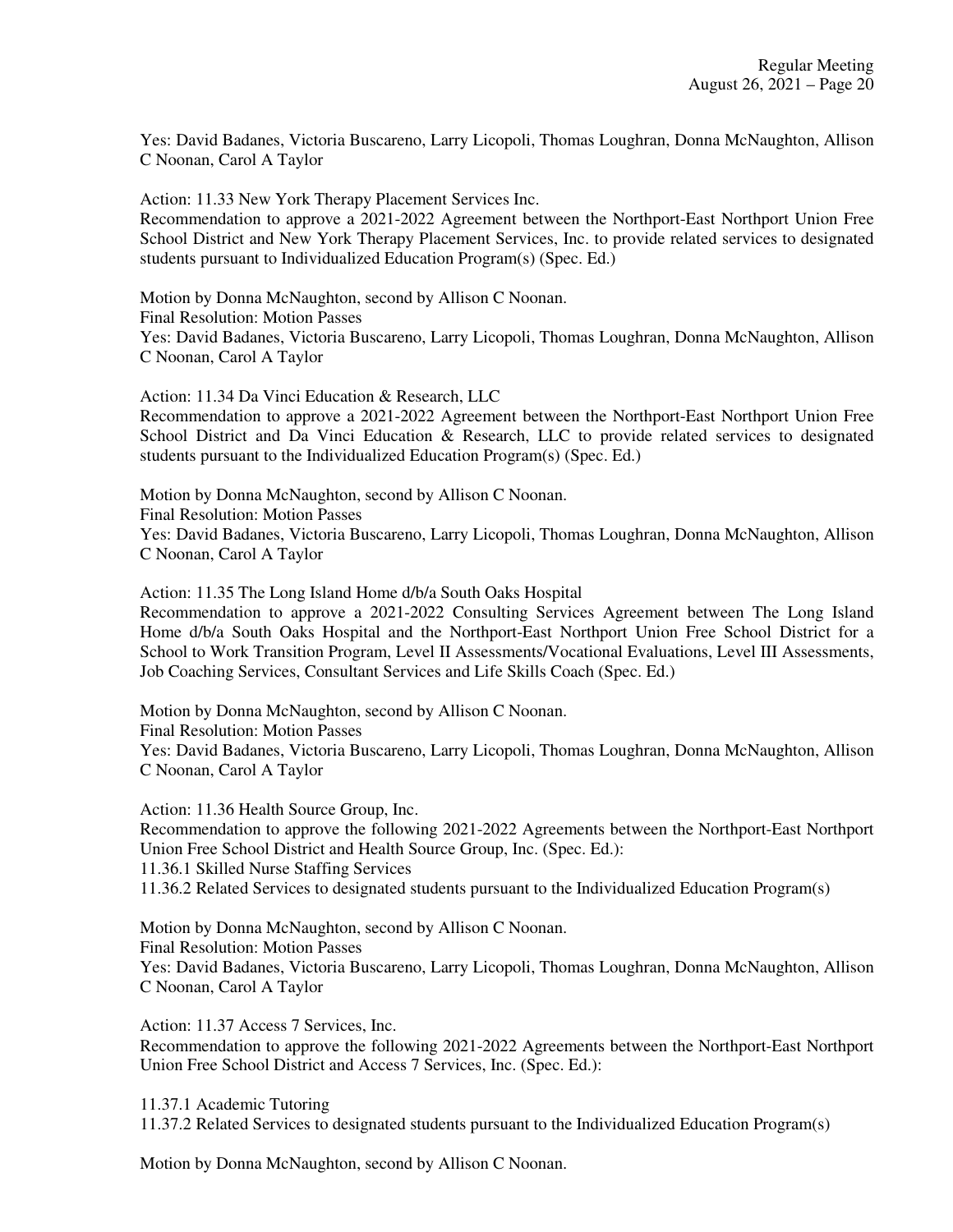Final Resolution: Motion Passes

Yes: David Badanes, Victoria Buscareno, Larry Licopoli, Thomas Loughran, Donna McNaughton, Allison C Noonan, Carol A Taylor

Action: 11.38 The Center for Developmental Disabilities Recommendation to approve a 2021-2022 Agreement between the Northport-East Northport Union Free School District and The Center for Developmental Disabilities for instruction of handicapped children (Spec. Ed.)

Motion by Donna McNaughton, second by Allison C Noonan. Final Resolution: Motion Passes Yes: David Badanes, Victoria Buscareno, Larry Licopoli, Thomas Loughran, Donna McNaughton, Allison C Noonan, Carol A Taylor

Action: 11.39 New York Therapy Placement Services Inc. Recommendation to approve a 2021-2022 Agreement between the Northport-East Northport Union Free School District and New York Therapy Placement Services, Inc. to provide services in the area of academic tutoring (Spec. Ed.)

Motion by Donna McNaughton, second by Allison C Noonan. Final Resolution: Motion Passes Yes: David Badanes, Victoria Buscareno, Larry Licopoli, Thomas Loughran, Donna McNaughton, Allison C Noonan, Carol A Taylor

Action: 11.40 Park East Construction Corp. Recommendation to approve a 2021-2022 Agreement between the Northport-East Northport Union Free School District and Park East Construction Corp., Construction Manager (Business)

Motion by Donna McNaughton, second by Allison C Noonan. Final Resolution: Motion Passes Yes: David Badanes, Victoria Buscareno, Larry Licopoli, Thomas Loughran, Donna McNaughton, Allison C Noonan, Carol A Taylor

Action: 11.41 Long Island Developmental Consulting d/b/a LIDC Services, Inc. Recommendation to approve a 2021-2022 Agreement between the Northport-East Northport Union Free School District and Long Island Developmental Consulting, Inc. d/b/a LIDC Services, Inc. to provide related services to designated students pursuant to the Individualized Education Program(s) (Spec. Ed.)

Motion by Donna McNaughton, second by Allison C Noonan. Final Resolution: Motion Passes Yes: David Badanes, Victoria Buscareno, Larry Licopoli, Thomas Loughran, Donna McNaughton, Allison C Noonan, Carol A Taylor

Action: 11.42 Lisa French

Recommendation to approve a 2021-2022 Agreement between the Northport-East Northport Union Free School District and Lisa French to provide related services to designated students pursuant to the Individualized Education Program(s) (Spec. Ed.)

Motion by Donna McNaughton, second by Allison C Noonan.

Final Resolution: Motion Passes

Yes: David Badanes, Victoria Buscareno, Larry Licopoli, Thomas Loughran, Donna McNaughton, Allison C Noonan, Carol A Taylor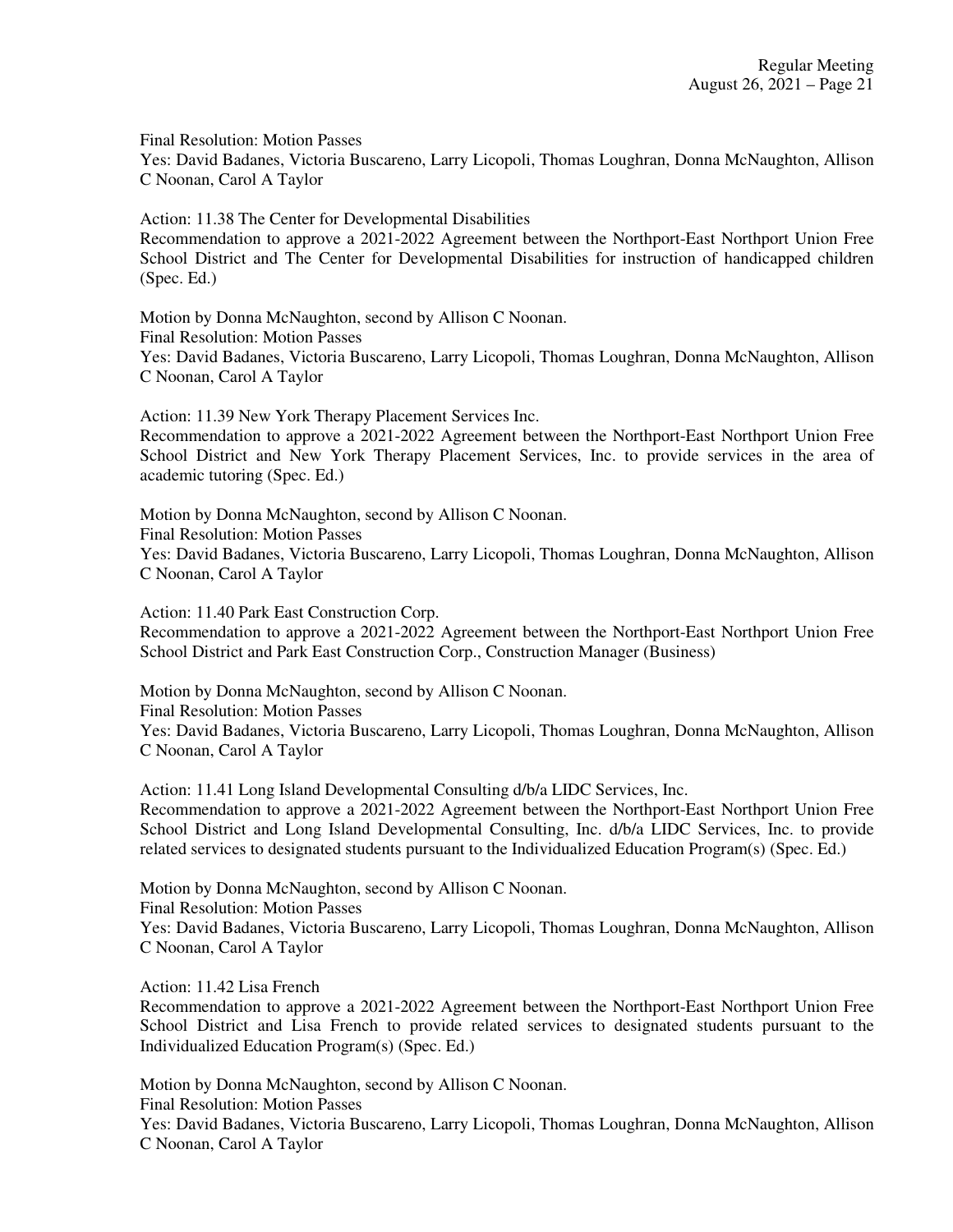Action: 11.43 SCOPE Education Services

Recommendation to approve a 2021-2022 License and Operating Agreement between the Board of Education of the Northport-East Northport Union Free School District and SCOPE Education Services to provide a Before and After School Child Care Program to school-age children.

Motion by Donna McNaughton, second by Allison C Noonan. Final Resolution: Motion Passes Yes: David Badanes, Victoria Buscareno, Larry Licopoli, Thomas Loughran, Donna McNaughton, Allison C Noonan, Carol A Taylor

Action: 11.44 Claims Auditor's Report

Recommendation to approve the Claims Auditor's Report for Warrants and Schedule of Claims for payments dated:

June 4, 2021 (Payroll Trust & Agency Warrant), June 3 & 15, 2021 (Accounts Payable Warrant), June 18, 25 & 30 2021 (Payroll Trust & Agency Warrant), June 17 & 30, 2021 (Accounts Payable Warrant), June 2021 (Claims Audit Report)

Motion by Donna McNaughton, second by Allison C Noonan. Final Resolution: Motion Passes Yes: David Badanes, Victoria Buscareno, Larry Licopoli, Thomas Loughran, Donna McNaughton, Allison C Noonan, Carol A Taylor

Action: 11.45 Treasurer's Report and Monthly Summary of Receipts and Disbursements Recommendation to approve the Treasurer's Report and Monthly Summary of Receipts and Disbursements:

11.45.1 Treasurer's Report for the period May 1, 2021 through May 31, 2021 11.45.2 Monthly Summary of Receipts and Disbursements for May 2021

Motion by Donna McNaughton, second by Allison C Noonan. Final Resolution: Motion Passes Yes: David Badanes, Victoria Buscareno, Larry Licopoli, Thomas Loughran, Donna McNaughton, Allison C Noonan, Carol A Taylor

Action: 11.46 Schedule of Investments Recommendation to approve the Schedule of Investments as of May 31, 2021

Motion by Donna McNaughton, second by Allison C Noonan. Final Resolution: Motion Passes Yes: David Badanes, Victoria Buscareno, Larry Licopoli, Thomas Loughran, Donna McNaughton, Allison C Noonan, Carol A Taylor

Action: 11.47 Bank Reconciliation Recommendation to approve the Bank Reconciliation Report for the Month Ended May 31, 2021

Motion by Donna McNaughton, second by Allison C Noonan. Final Resolution: Motion Passes Yes: David Badanes, Victoria Buscareno, Larry Licopoli, Thomas Loughran, Donna McNaughton, Allison C Noonan, Carol A Taylor

Action: 11.48 Collateral Schedule Recommendation to approve the Collateral Schedule as of May 31, 2021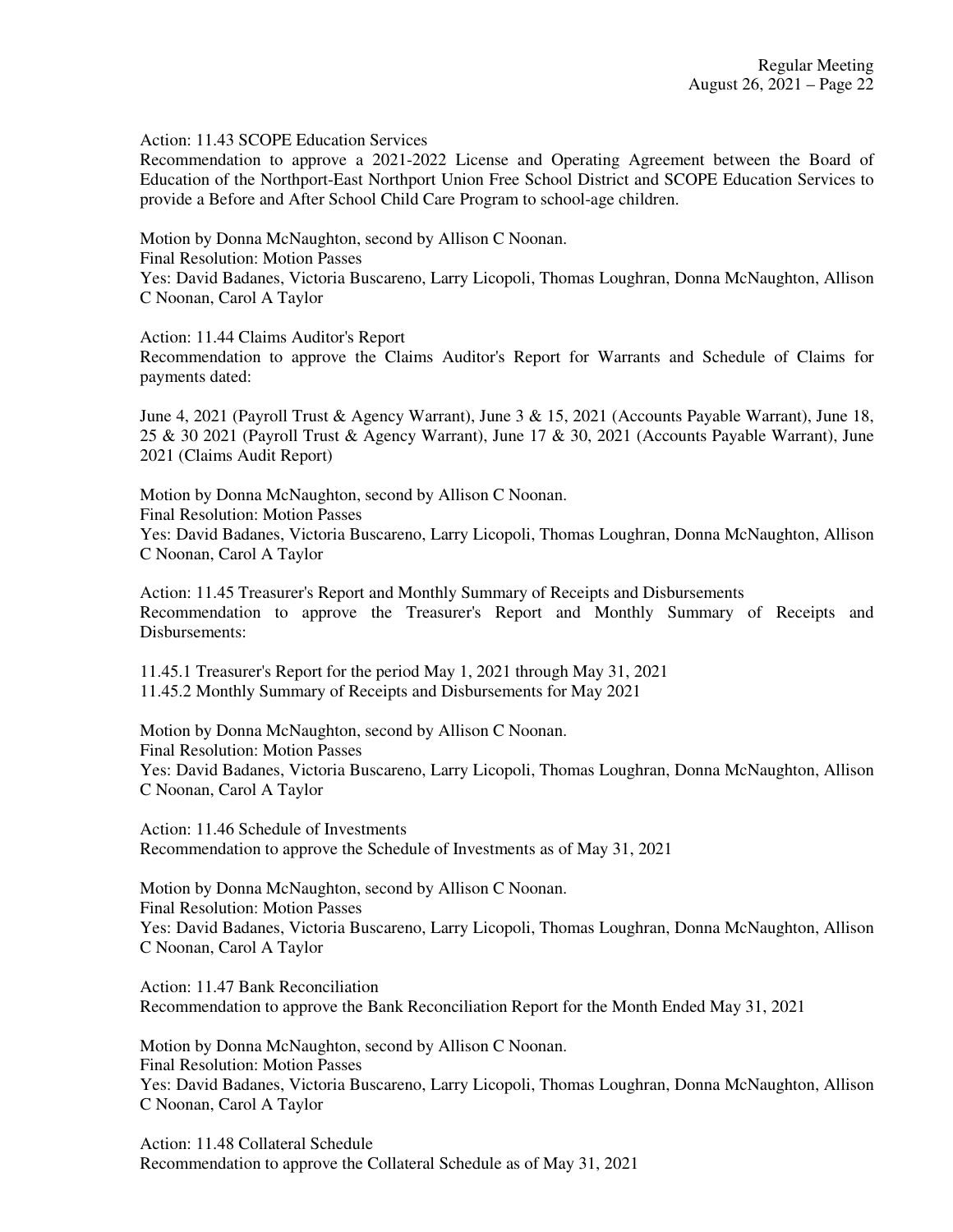Motion by Donna McNaughton, second by Allison C Noonan. Final Resolution: Motion Passes Yes: David Badanes, Victoria Buscareno, Larry Licopoli, Thomas Loughran, Donna McNaughton, Allison C Noonan, Carol A Taylor

Action: 11.49 General Fund Projected Cash Flow Statement Recommendation to approve the General Fund Projected Cash Flow Statement for the year ending 2020- 2021, Actual Data July 1, 2020 - May 31, 2021, Estimated Data June 1, 2021 - June 30, 2021

Motion by Donna McNaughton, second by Allison C Noonan. Final Resolution: Motion Passes Yes: David Badanes, Victoria Buscareno, Larry Licopoli, Thomas Loughran, Donna McNaughton, Allison C Noonan, Carol A Taylor

Action: 11.50 Monthly Revenue and Budget Status Report - School Lunch Fund Recommendation to approve the Monthly Revenue and Budget Status Report - School Lunch Fund for the period July 1, 2020 - May 31, 2021

Motion by Donna McNaughton, second by Allison C Noonan. Final Resolution: Motion Passes Yes: David Badanes, Victoria Buscareno, Larry Licopoli, Thomas Loughran, Donna McNaughton, Allison C Noonan, Carol A Taylor

Action: 11.51 Monthly Revenue and Budget Status Report - Special Aid Fund Recommendation to approve the Monthly Revenue and Budget Status Report - Special Aid Fund for the period July 1, 2020 - May 31, 2021

Motion by Donna McNaughton, second by Allison C Noonan. Final Resolution: Motion Passes Yes: David Badanes, Victoria Buscareno, Larry Licopoli, Thomas Loughran, Donna McNaughton, Allison C Noonan, Carol A Taylor

Action: 11.52 Monthly Revenue and Budget Status Report - General Fund Recommendation to approve the Monthly Revenue and Budget Status Report - General Fund for the period July 1, 2020 - May 31, 2021

Motion by Donna McNaughton, second by Allison C Noonan. Final Resolution: Motion Passes Yes: David Badanes, Victoria Buscareno, Larry Licopoli, Thomas Loughran, Donna McNaughton, Allison C Noonan, Carol A Taylor

Action: 11.53 Monthly Revenue and Budget Status Report - Capital Fund Recommendation to approve the Monthly Revenue and Budget Status Report - Capital Fund for the period July 1, 2020 - May 31, 2021

Motion by Donna McNaughton, second by Allison C Noonan. Final Resolution: Motion Passes Yes: David Badanes, Victoria Buscareno, Larry Licopoli, Thomas Loughran, Donna McNaughton, Allison C Noonan, Carol A Taylor

Action: 11.54 School Lunch Profit and Loss Recommendation to approve the School Lunch Profit and Loss Statement for the period July 1, 2020 - May 31, 2021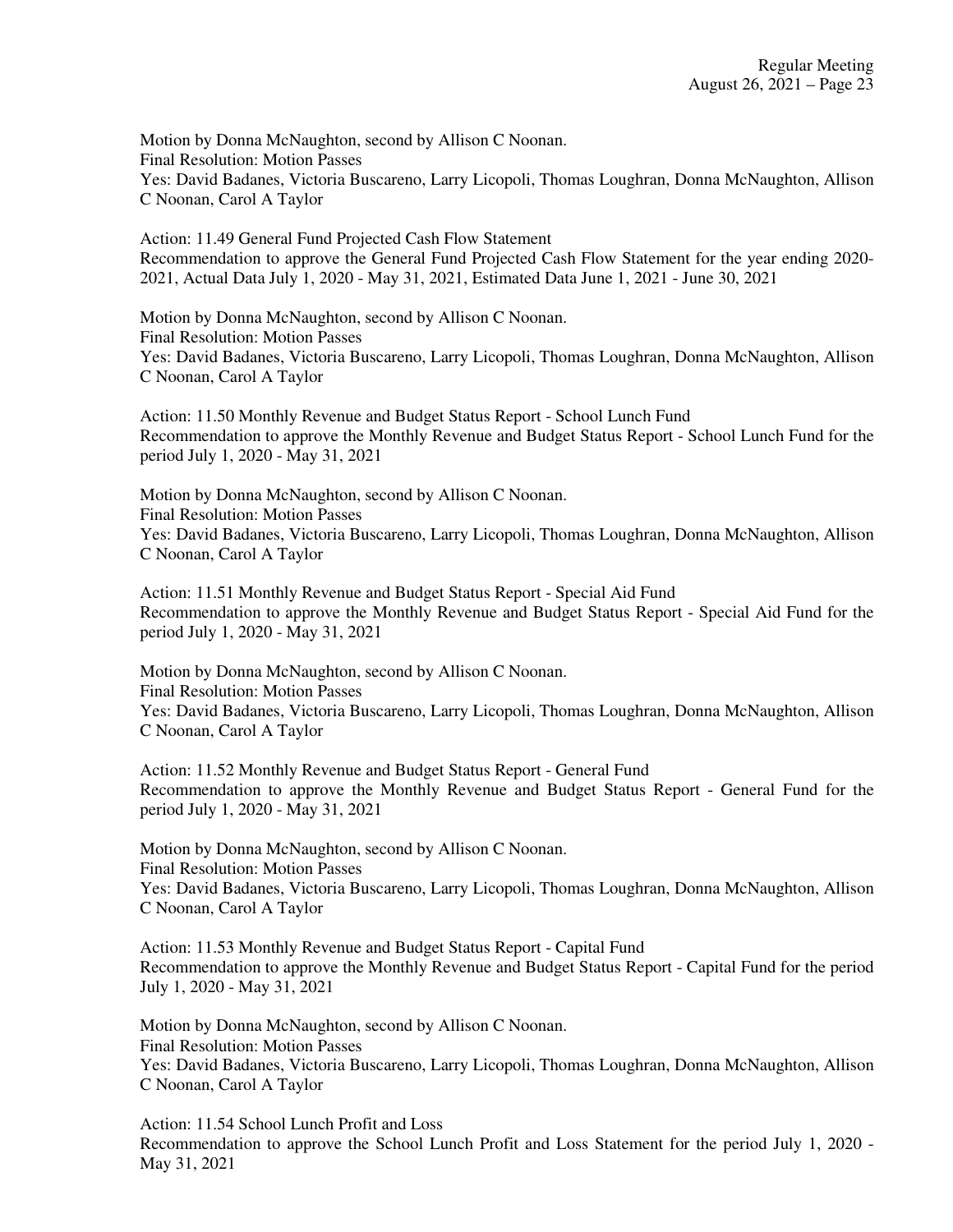Motion by Donna McNaughton, second by Allison C Noonan. Final Resolution: Motion Passes Yes: David Badanes, Victoria Buscareno, Larry Licopoli, Thomas Loughran, Donna McNaughton, Allison C Noonan, Carol A Taylor

Action: 11.55 Transfer of General Fund Appropriations Recommendation to approve Transfer of General Fund Appropriations in the 2020-2021 fiscal year (\$2,796,972.25)

Motion by Donna McNaughton, second by Allison C Noonan. Final Resolution: Motion Passes Yes: David Badanes, Victoria Buscareno, Larry Licopoli, Thomas Loughran, Donna McNaughton, Allison C Noonan, Carol A Taylor

Action: 11.56 Transfer of General Fund Appropriations Recommendation to approve Transfer of General Fund Appropriations in the 2021-2022 fiscal year (\$17,934.00)

Motion by Donna McNaughton, second by Allison C Noonan. Final Resolution: Motion Passes Yes: David Badanes, Victoria Buscareno, Larry Licopoli, Thomas Loughran, Donna McNaughton, Allison C Noonan, Carol A Taylor

Action: 11.57 Transfer of Capital Fund Appropriations Recommendation to approve Transfer of Capital Fund Appropriations in the 2020-2021 fiscal year (\$1,658.20)

Motion by Donna McNaughton, second by Allison C Noonan. Final Resolution: Motion Passes Yes: David Badanes, Victoria Buscareno, Larry Licopoli, Thomas Loughran, Donna McNaughton, Allison C Noonan, Carol A Taylor

Action: 11.58 Transfer of School Lunch Fund Appropriations Recommendation to approve Transfer of School Lunch Fund Appropriations in the 2019-2020 fiscal year (\$11,800.00)

Motion by Donna McNaughton, second by Allison C Noonan. Final Resolution: Motion Passes Yes: David Badanes, Victoria Buscareno, Larry Licopoli, Thomas Loughran, Donna McNaughton, Allison C Noonan, Carol A Taylor

Action: 11.59 Huntington YMCA

Recommendation to approve an Agreement between the Northport-East Northport Union Free School District and the YMCA of Long Island, Inc. on behalf of its Huntington branch for use of the pool for Girls Swim Team practices beginning August 23, 2021 through November 19, 2021, the agreement is subject to review by Board Counsel, and authorizing the Board President to execute the contract on behalf of the Board (PE/Athletics)

Motion by Donna McNaughton, second by Allison C Noonan.

Final Resolution: Motion Passes

Yes: David Badanes, Victoria Buscareno, Larry Licopoli, Thomas Loughran, Donna McNaughton, Allison C Noonan, Carol A Taylor